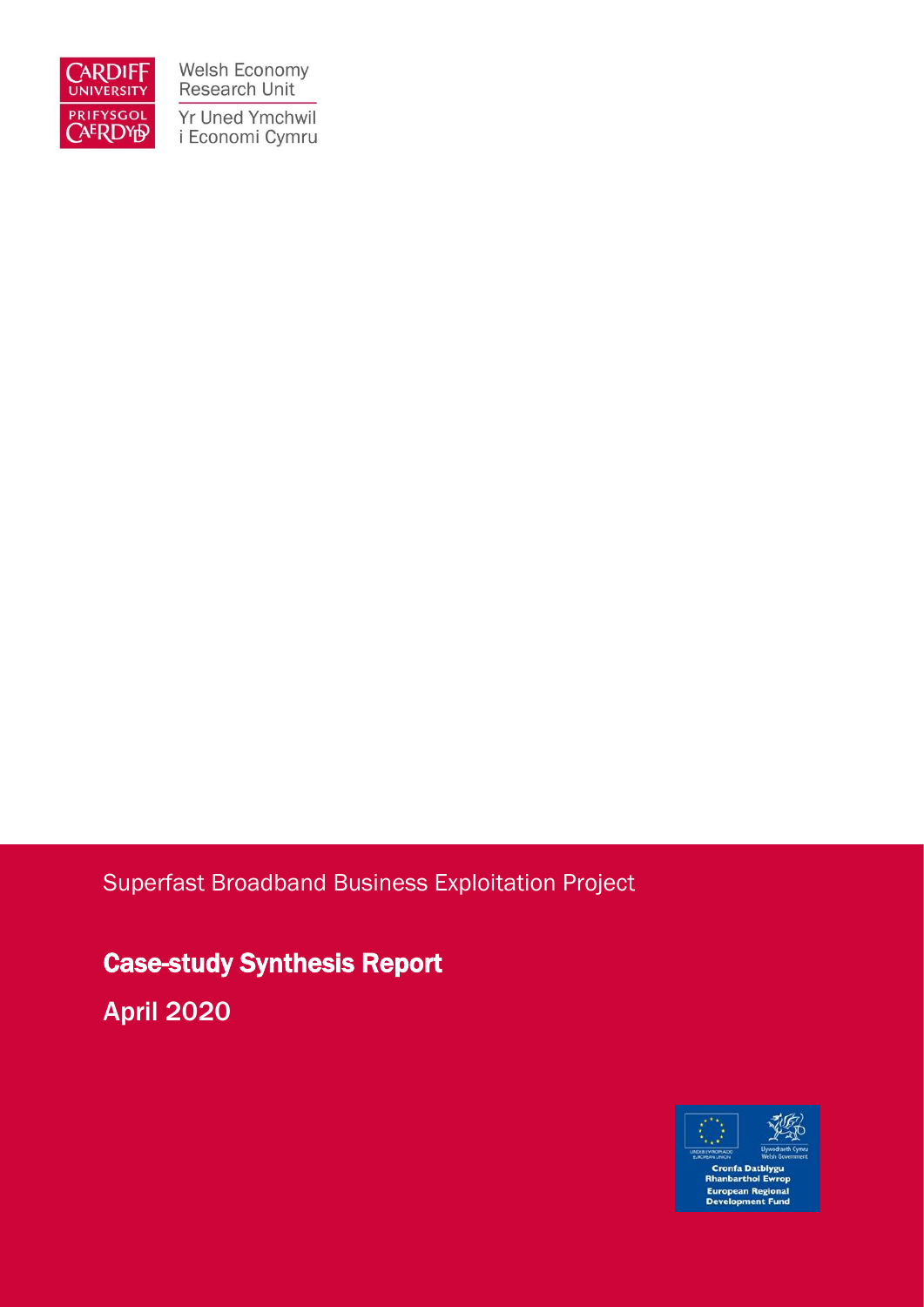# Table of contents

| Summary |                                        | $\mathcal{D}$ |
|---------|----------------------------------------|---------------|
|         | Introduction                           | 3             |
| 2.      | Overview of the case-study approach    | 4             |
| 3.      | List of reports published              | 4             |
| 4.      | <b>Dissemination</b>                   | 6             |
| 5.      | Synthesis of case-study findings       |               |
| 6.      | Conclusion and implications for policy | 19            |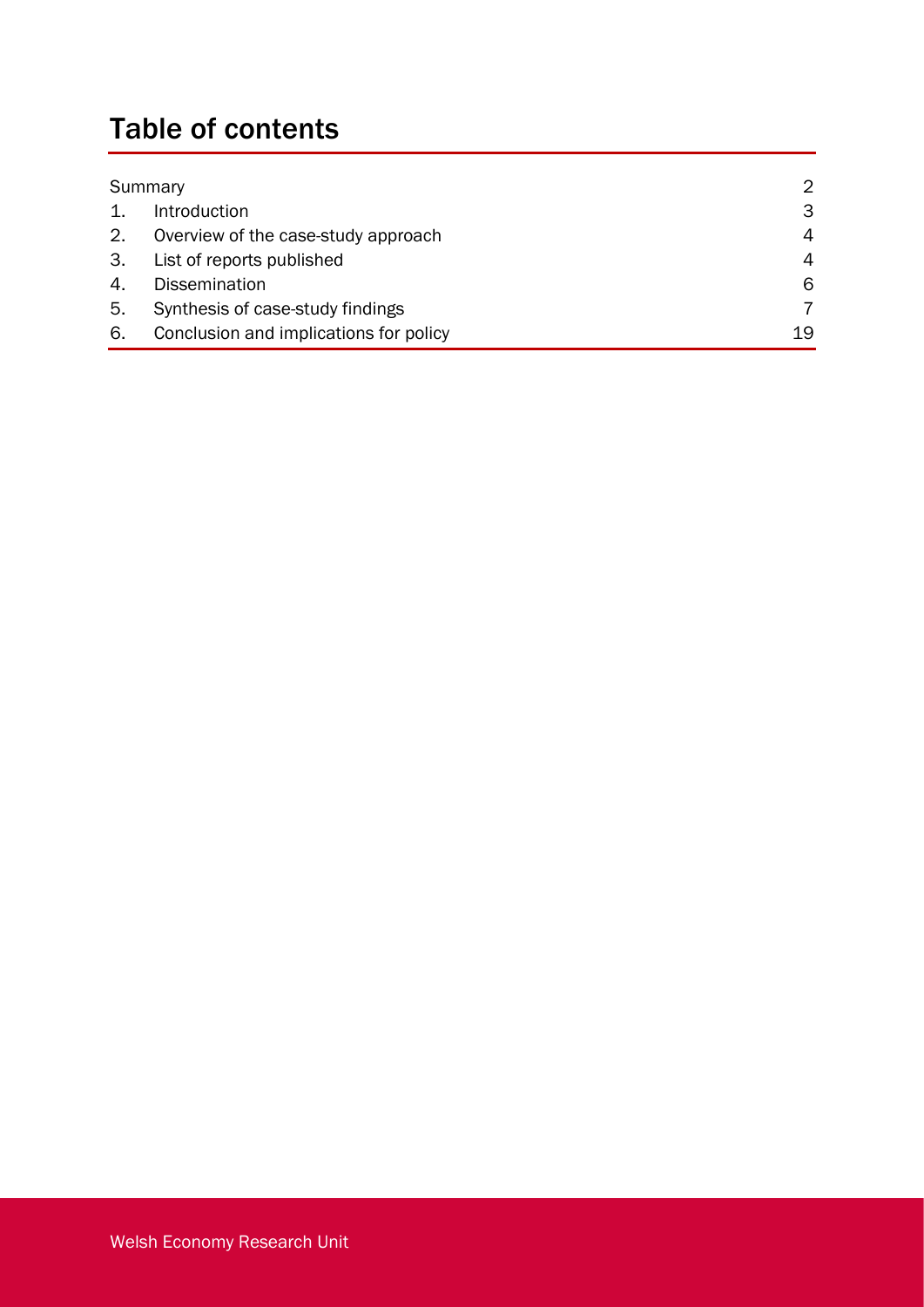## List of tables

[Table 1 SME case-study businesses](#page-6-0) 5 [Table 2 SFBE Research and Intelligence Case-Study Dissemination](#page-7-0) 6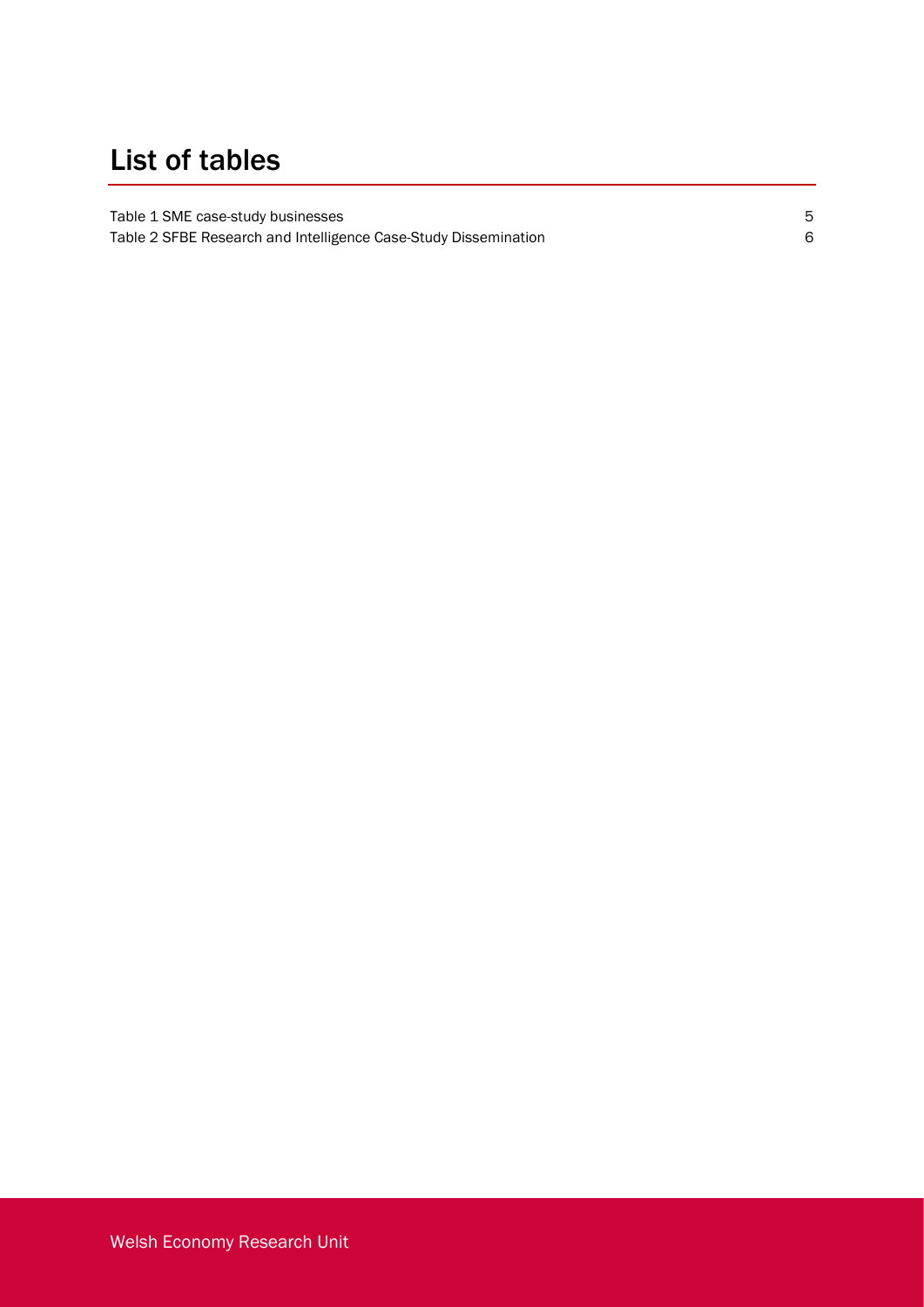## **Summary**

This report provides a synthesis of findings from the fifty case studies undertaken for the Superfast Broadband Business Exploitation (SFBE)– Research and Intelligence project. The aim of the report is to draw out themes from the research to inform both policy makers, business representative bodies, businesses and local authorities about the future challenges and opportunities linked to digital technology diffusion.

The main findings of the research can be summarised as follows:

- Despite the onset of a number of enablers, there remains a number of barriers preventing businesses from adopting digital solutions.
- Incremental adoption of digital technologies remains the most commonplace approach taken by the case study businesses.
- Many of the everyday front and back of house business processes can be supported by digital diffusions.
- More transformative approaches are becoming more accessible, though sector and business size variations remain.
- Businesses' digitalisation varies depending on its size, sector, location and skills of its workforce.
- Time and cost efficiencies are the most popularly cited benefits.
- Additional business performance benefits include heightened transparency, increased data security and backup, improvements to customer experience and competitive advantage.
- The labour market also benefits from increased flexibility and access to skill development.
- Advancements in digital technologies enable businesses to relocate outside of urban areas, while extending their access to national and international markets and employees.

The policy recommendations of the case-study findings include:

- Adapt future SME advisory support for digital to focus on targeted sector and locational business needs
- Establish monitoring capability to ensure that future digital threats and opportunities are identified in a timely manner
- Ensure that digital business support is capable of being delivered seamlessly through online and offline mechanisms
- Consider co-learning digital skills as a mechanism that could be implemented through policy action
- Consider how Welsh Government's emerging 'policy mix' of digital programmes and initiatives can best be aligned to meet the needs of business in Wales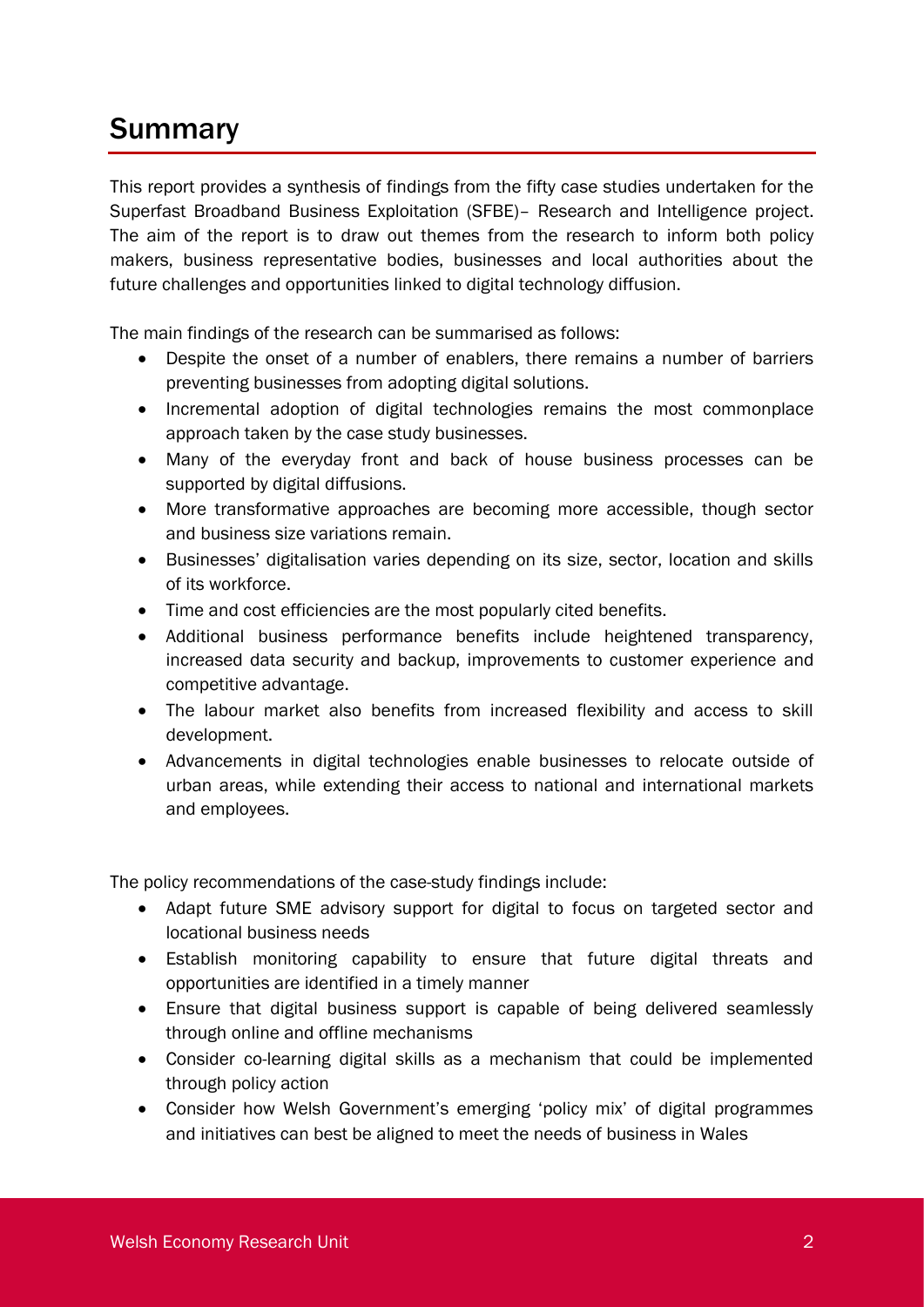### 1.Introduction

The case-study work programme formed part of the core SFBE Research and Intelligence project's activities undertaken by the Welsh Economy Research Unit (WERU). This strand of research began in late 2016 and supported the research project's objectives to look indepth at SME adoption and use processes and outcomes. The aim is to use this information to understand the transition underway over time.

The purpose of the case-studies was to provide research and intelligence that could help to inform policy makers, business representative bodies, businesses and local authority stakeholders. To achieve this the research team worked closely with the SFBE Advisory Group (led by Professor Tony Davies) to identify themes and business cases. This synthesis document acts as a final statement of the SFBE case-study research, drawing out key findings and implications for policy practice and SMEs in Wales.

All case-studies were developed through interviews undertaken with business owners / or senior managers. Additional secondary data was drawn from the businesses' website and results of Digital Maturity Survey findings. The case studies were reviewed by the business for approval prior to upload to the website. Results from case-studies also formed part of the annual Digital Maturity Economic Impact Reports.

The case-studies were made available to partners and stakeholders through a number of routes, including presentation to the Advisory Panel and other forums such as the Superfast Broadband Champions (Local Authority) group, and sharing with the Serco / Superfast Business Wales team. All case-studies are available via the SFBE Research and Intelligence [project website.](https://www.cardiff.ac.uk/superfast-broadband-project/case-studies) The cases (including this synthesis) will form part of the final Project Repository of SFBE research.

The structure of the case-studies synthesis report is as follows. It begins by setting out the aims and objectives of the case -study research activity (Section 2), the research completed (Section 3) and the dissemination approach adopted (Section 4). This is followed by analysis of the main synthesis themes (Section 5). The final section draws together the conclusions and implications for policy and practice (Section 6).

The authors of this paper are Laura Norris, Laura Reynolds and Dylan Henderson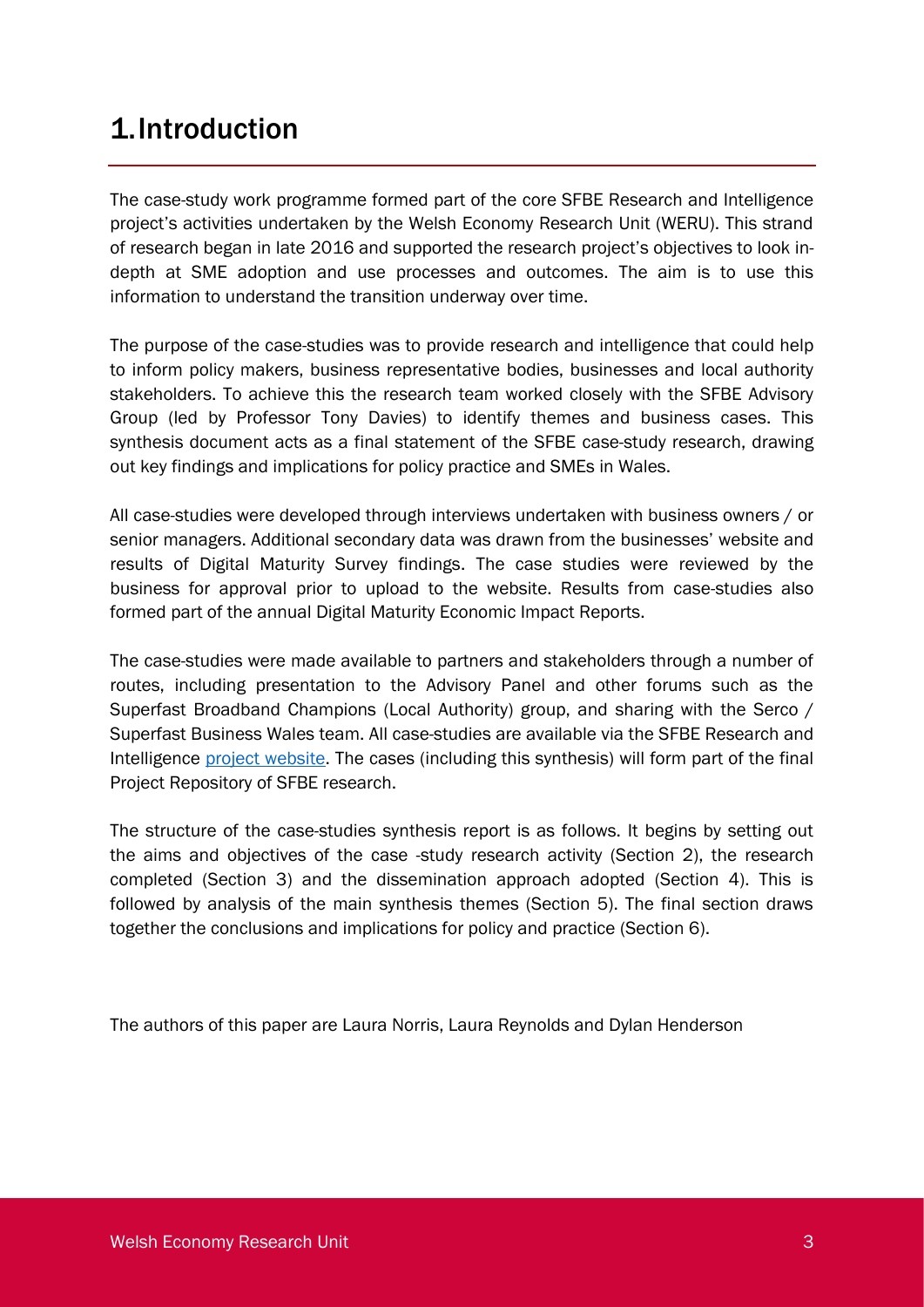## 2.Overview of the case-study approach

The purpose of the case studies was to provide in-depth information on business adoption and use of digital technologies, complementing the findings of the Digital Maturity Survey. Through examining adoption and use processes in detail the cases provide an insight into causality and the challenges faced by SMEs. They were selected to represent the diverse ranges of businesses and digital maturity evident in the Welsh economy. This includes businesses that were in the early stages of broadband adoption and digital technology use, as well as more digitally mature businesses. A broad range of sectors were also selected for the case studies (See Table 1 for full details). Key topics for the case study interviews included:

- What broadband enabled services does the company use?
- How does the business use digital technologies?
- What skills and capabilities does it have in relation to digital?
- How has its use of broadband and skills evolved (for longitudinal cases)?
- What impact does broadband have on sales, employment, innovation and other factors?

Each case study business was interviewed for between 45 to 60 minutes. These recordings were then transcribed per dictum. To help develop and store themes from the data the qualitative data software package NVivo was used.

## 3.List of reports published

Table 1 presents a list of the case-studies undertaken over the course of the project (including indicative sector and revisit status – yes or no).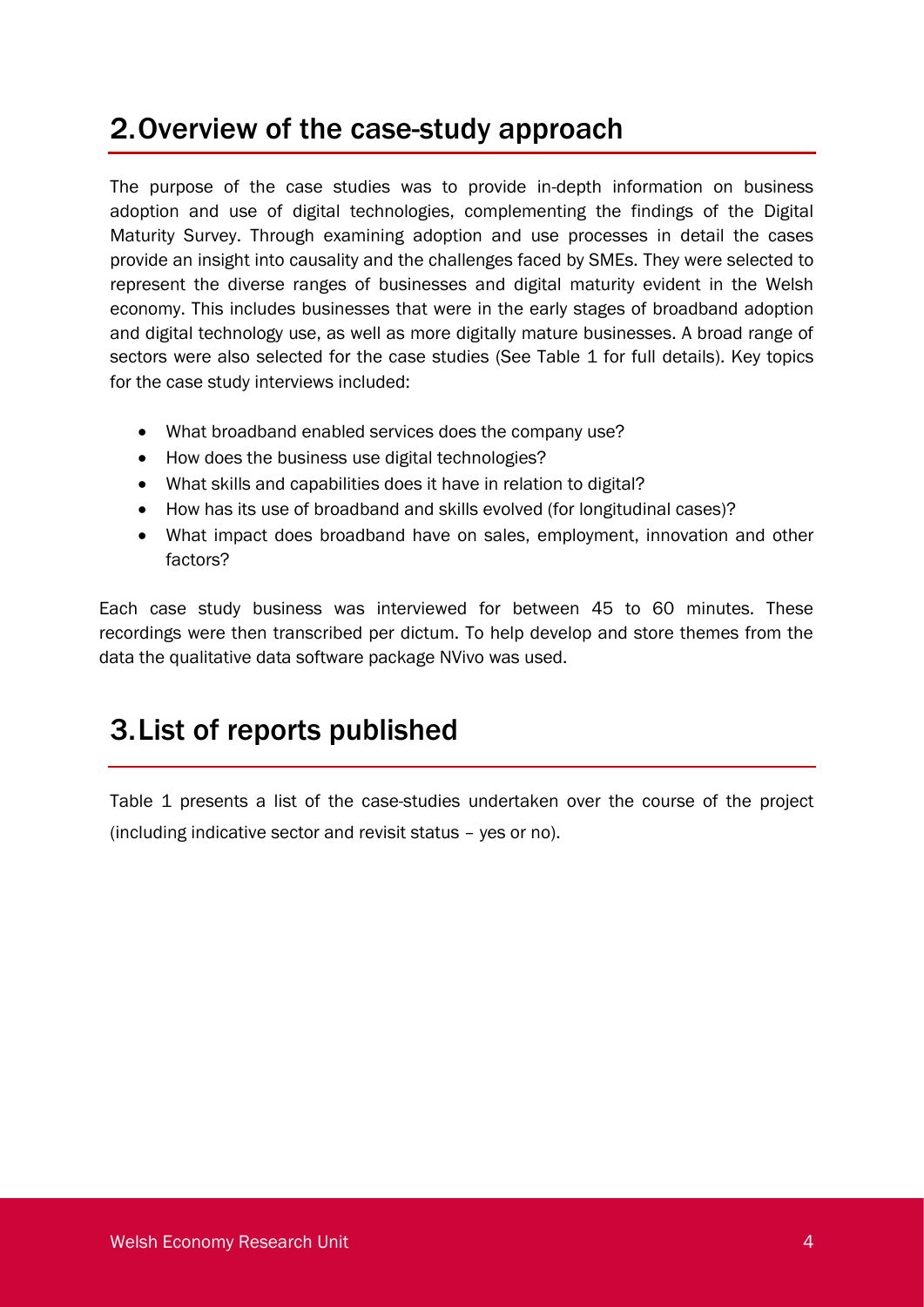#### Table 1 SME case-study businesses

<span id="page-6-0"></span>

| Company name                            | <b>Broad industrial sector</b>            | Revisited |
|-----------------------------------------|-------------------------------------------|-----------|
| <b>Cloud Genius Ltd</b>                 | Information and Communication             | Y         |
| Method4 Ltd                             | Information and Communication             | Υ         |
| <b>Recycle Scooters</b>                 | Retail, Wholesale and Transport           | Y         |
| Menter Berllan Community Enterprise Hub | <b>Business and Professional Services</b> |           |
| Sean Carr Lining Technology             | Construction                              |           |
| <b>NLS Solicitors</b>                   | <b>Business and Professional Services</b> | Y         |
| <b>DevOpsGroup</b>                      | Information and Communication             |           |
| <b>Bursali Towels</b>                   | Retail, Wholesale and Transport           | Y         |
| D&G Office Interiors Ltd.               | Retail, Wholesale and Transport           | Y         |
| The Royal Victoria Hotel                | <b>Accommodation and Food Services</b>    | Y         |
| Rhiannon Cyf                            | Production                                |           |
| West Wales Holidays                     | <b>Accommodation and Food Services</b>    | Y         |
| Cefn Cae'r Ferch Farm                   | Production                                |           |
| Mango HR                                | <b>Business and Professional Services</b> |           |
| Zip-Clip Ltd                            | Production                                |           |
| <b>Pitton Cross Campsite</b>            | <b>Accommodation and Food Services</b>    |           |
| Mona Tractors                           | Retail, Wholesale and Transport           | Y         |
| D&S Photographic Services               | <b>Business and Professional Services</b> |           |
| <b>AOTV</b>                             | Information and Communication             |           |
| Arad Research                           | <b>Business and Professional Services</b> |           |
| Celtest                                 | Construction                              |           |
| Melin Tregwynt                          | Production                                | Y         |
| <b>Trail Rides Wales</b>                | Retail, Wholesale and Transport           |           |
| The White Room at Harlech Pottery       | Retail, Wholesale and Transport           | Y         |
| Little Inspirations                     | <b>Business and Professional Services</b> |           |
| Resources for Change (R4C)              | <b>Business and Professional Services</b> |           |
| Myddfai Trading Company                 | Production                                |           |
| F.P.Hurley & Sons Ltd                   | Construction                              |           |
| Diack Ltd                               | Construction                              |           |
| <b>Carreg Construction</b>              | Construction                              |           |
| Wynne Construction                      | Construction                              |           |
| Hazelwood                               | Construction                              |           |
| <b>LH Evans</b>                         | Construction                              |           |
| Sophrology                              | <b>Business and Professional Services</b> |           |
| <b>Bomper Studio</b>                    | Information and Communication             |           |
| <b>Accolade Executive Coaching</b>      | <b>Business and Professional Services</b> |           |

Note: The table includes 36 unique businesses and 11 revisits. Three businesses chose not to publicise their cases.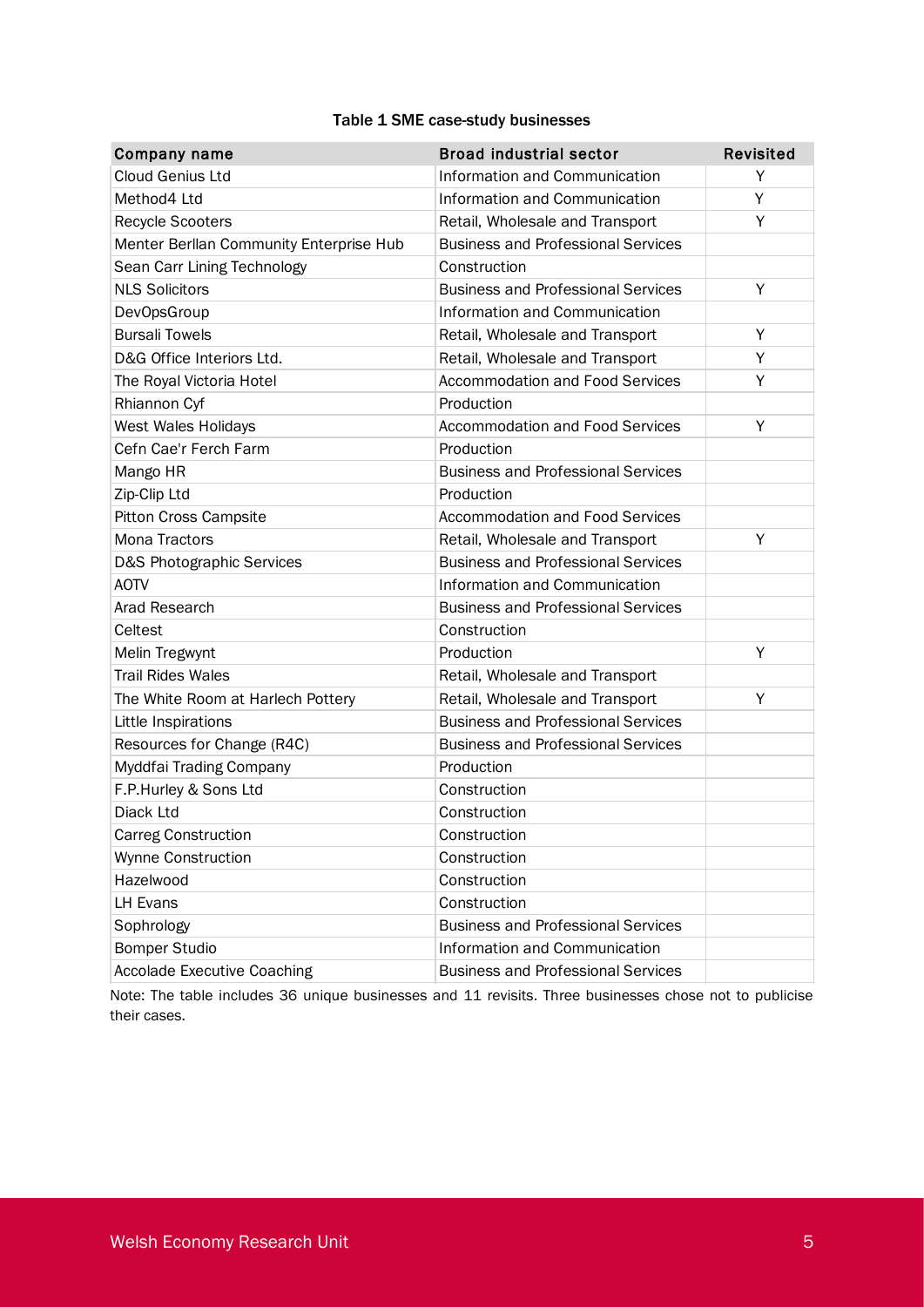## 4.Dissemination

All case study report were disseminated to a range of regional partners and stakeholders, with the intention of informing debate and policy delivery. Table 1 below summarises the main audiences, objectives and dissemination activity undertaken in the project period.

<span id="page-7-0"></span>

| <b>Audience</b>                                       | <b>Dissemination objectives</b>                                                                                                                                                                                                                                           | <b>Dissemination activities</b>                                                                                                                                                                                                                                            |
|-------------------------------------------------------|---------------------------------------------------------------------------------------------------------------------------------------------------------------------------------------------------------------------------------------------------------------------------|----------------------------------------------------------------------------------------------------------------------------------------------------------------------------------------------------------------------------------------------------------------------------|
| <b>WG SFBE</b><br>programme<br>manager                | Research is aligned with the SFBE<br>programme, delivering high quality<br>research evidence on business<br>exploitation of SFBE                                                                                                                                          | All case-studies were submitted to<br>Professor Tony Davies, who acted on<br>behalf of the Programme manager, to<br>receive and review the cases.                                                                                                                          |
| <b>SFBE Advisory</b><br>Panel                         | Regular interaction with the Advisory<br>Panel to review of results.                                                                                                                                                                                                      | Case-study themes and business samples<br>were developed with input from Advisory<br>Panel members. All reports were<br>presented to the Advisory Panel prior to<br>publication.                                                                                           |
| <b>WG Business</b><br>Wales / SFBE<br><b>Advisors</b> | WG, via the Advisory Panel Chair agreed<br>format and contribute towards case study<br>topic areas and sector selections.<br>Raise awareness of case-study issues<br>through the Advisory Panel and<br>information provision work of Superfast<br>Business Wales (SERCO). | Case-studies were selected and<br>developed with input from WG and<br>Superfast Business Wales, via the<br>Advisory Panel. Cases were made<br>available on the project website, and<br>contributed to sections of the published<br>Digital Maturity Economic Impact Report |
| Local<br>authorities                                  | Superfast Broadband Champions are<br>aware of the case-study outputs, engaged<br>in their dissemination and contribute to<br>topic development.                                                                                                                           | Case-studies were disseminated to local<br>authority partners via the Advisory Panel,<br>the project website and Twitter.                                                                                                                                                  |
| <b>Business</b><br>representative<br>organisations    | Organisations are aware of the case-study<br>outputs, engaged in their dissemination,<br>and contributed to topic development.                                                                                                                                            | Case-study reports were disseminated to<br><b>Business Representative bodies (FSB</b><br>Wales, IoD Wales, EstNet) via the Advisory<br>Panel and website.                                                                                                                  |
| <b>Businesses</b>                                     | Businesses are aware of the case-study<br>outputs, take action on the findings (as<br>appropriate) and contribute to topic<br>development.                                                                                                                                | Case-study reports were made available<br>to businesses via Business<br>Representative bodies, the project<br>website and various events.                                                                                                                                  |
| Academic                                              | National / international research<br>partnerships established.<br>High quality academic research outputs                                                                                                                                                                  | The research team have presented their<br>case-study research and networked with<br>partners at the following national and                                                                                                                                                 |

|  |  | Table 2 SFBE Research and Intelligence Case-Study Dissemination |
|--|--|-----------------------------------------------------------------|
|  |  |                                                                 |
|  |  |                                                                 |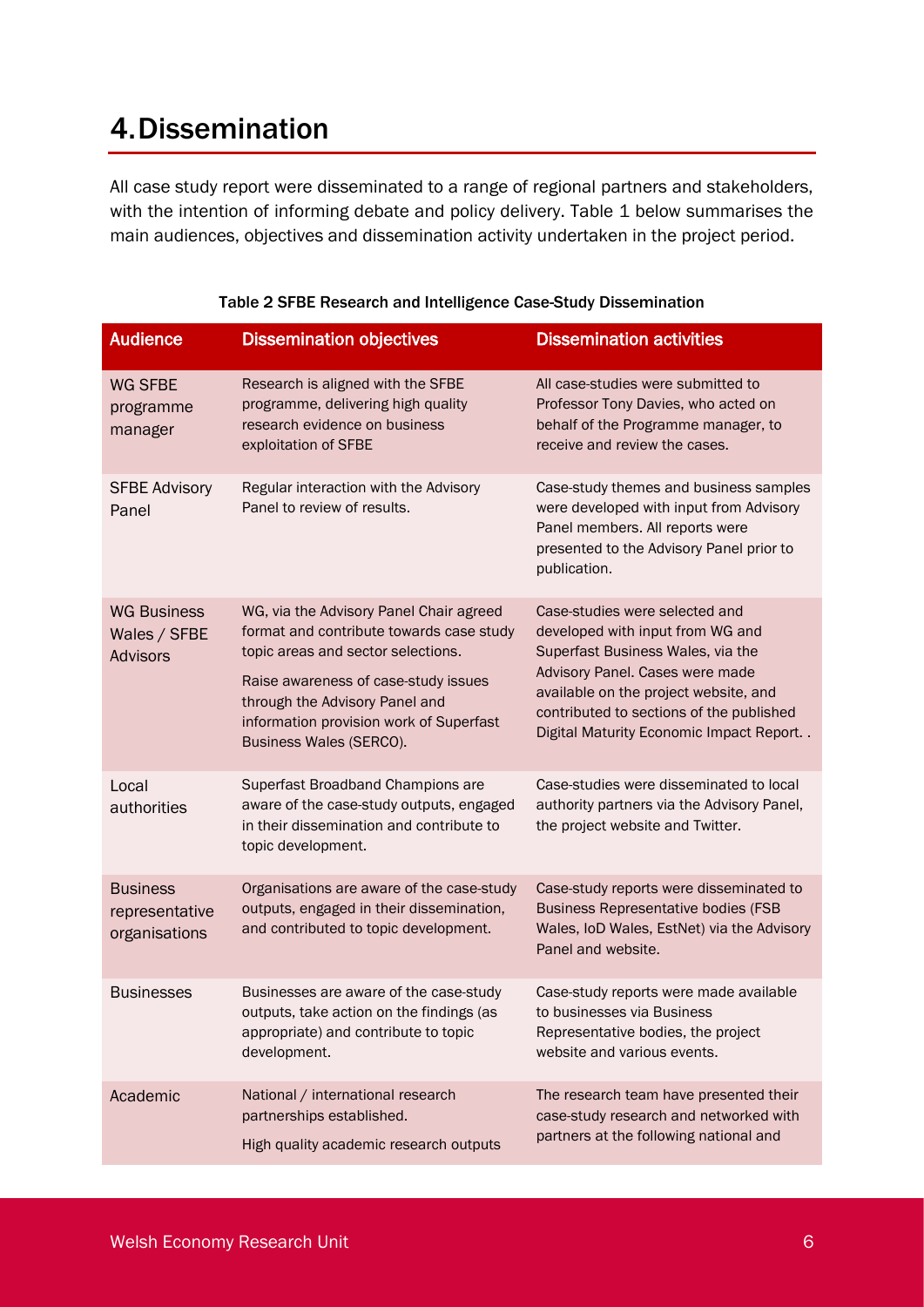| <b>Audience</b> | <b>Dissemination objectives</b>       | <b>Dissemination activities</b>                                                                                                                                                                                                                                                                                                                                                                     |
|-----------------|---------------------------------------|-----------------------------------------------------------------------------------------------------------------------------------------------------------------------------------------------------------------------------------------------------------------------------------------------------------------------------------------------------------------------------------------------------|
|                 | developed around case-study findings. | international conferences:<br>2019 Regional Studies Association<br>Annual Conference, Santiago de la<br>Compostela, 5 <sup>th</sup> to 7 <sup>th</sup> June (Rural).<br>2019 Regional Studies Association<br>Annual Winter Conference, London, 14-<br>15 <sup>th</sup> November (LR, CX and DH -<br>Digitalisation and the foundational<br>economy: a digital opportunity or a digital<br>divide?). |

Source: Adapted from WERU (2018) Superfast Broadband Business Exploitation Project: Horizon Scanning Plans

## 5.Synthesis of case-study findings

The case study findings are broken down into three central themes, namely the *antecedents* enabling or restricting the uptake of broadband-enabled technologies; the *varying uses* of digital technologies and their functions for the business; and finally, the range of *outcomes attained* from implementing digital technologies for the business, workers and region.

### 5.1. Antecedents: barriers and enablers

The antecedents refer to the precursors restricting or supporting businesses' ability to adopt digital technologies. The factors influencing the uptake of broadband-enabled digital technologies can be broken down into two subthemes. First, the barriers preventing businesses from adopting or enhancing their digital capabilities. Second, the enablers encouraging and supporting businesses' adoption of broadband-enabled technologies. While there are crossovers between the two subthemes, for clarity these are considered in turn below: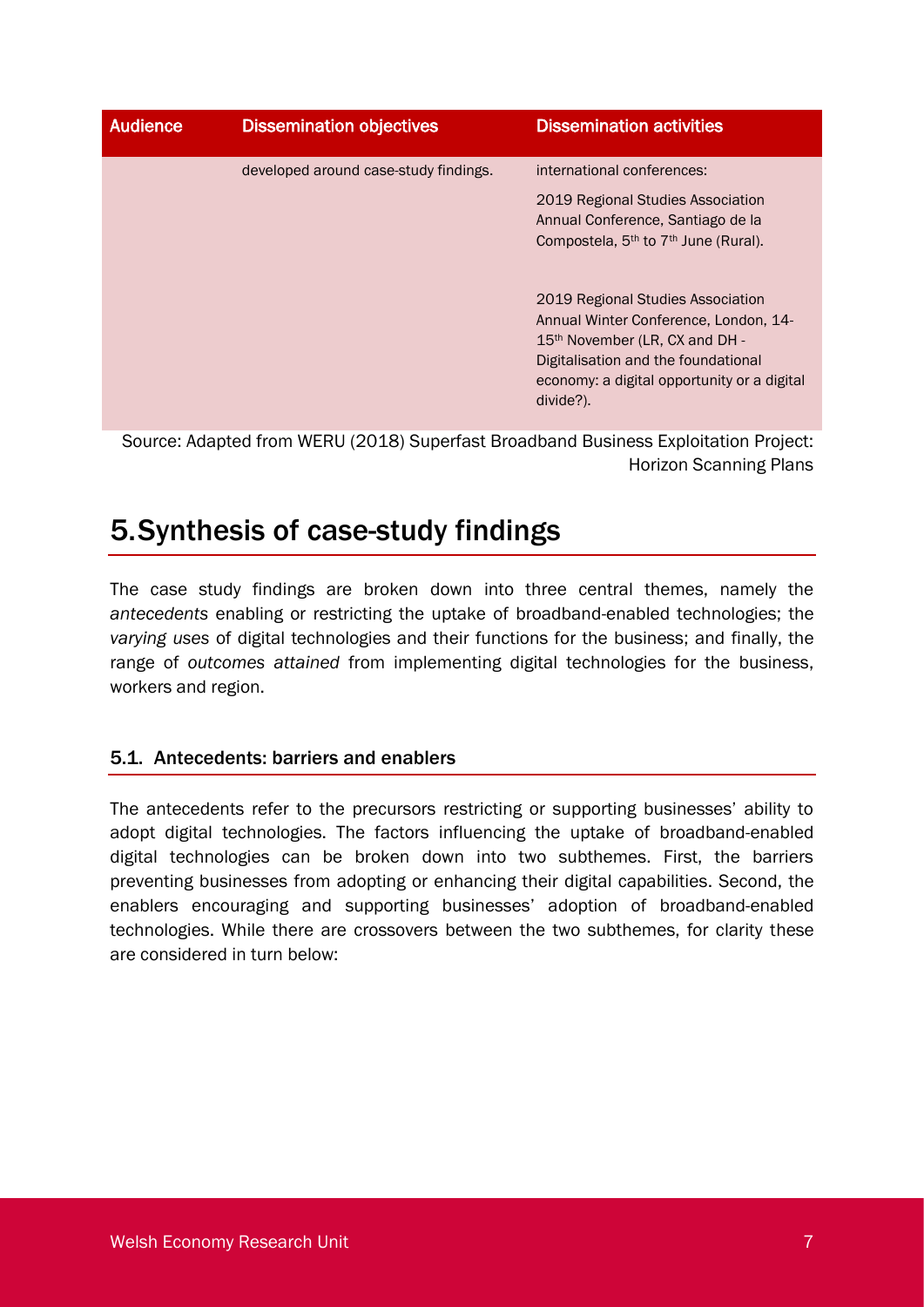#### *Barriers*

While the rollout of superfast broadband across Wales supported many of the case businesses, other businesses discussed the *infrastructure and connectivity* barriers preventing the adoption of superfast broadband. From across the case studies and highlighted in [WERU's Horizon Scanning Rural report](https://www.cardiff.ac.uk/__data/assets/pdf_file/0008/1438802/Horizon-scanning_rural-opportunities-03.pdf), a number of businesses in rural areas noted the potential for increased risks through some remaining infrastructure and connectivity barriers. These case studies reveal that some businesses are still facing challenges when accessing robust and affordable broadband connections. In part, this may be the result of a more limited number of connection options and underdeveloped competition between providers:

"*As the rest of the world is moving on, there are certain parts that are getting left behind. Getting left behind at a very high cost. So, it is costly, and it doesn't work brilliantly. It drops out. It is expensive, because our choices of providers are again far less. You go onto things like MoneySavingExpert and you look at the prices and what's available and then you look at what you get here, and it is very different. We can't get those. So, our options are limited, and our costs are higher*." (Resources for Change)

Nonetheless, these barriers were more commonplace during the early stages of the project, with less businesses having connectivity issues as the project timeline continued. Yet, where these connectivity hurdles exist, businesses can be prevented from fully benefiting from fixed and mobile digital infrastructure, in turn restricting elements of the business and its ability to fulfil customer expectations:

"*With regards to the poor broadband, we depend very much on the landline and where we are we have zero mobile signal, they are always saying we should get a dongle but we can't do that, and this is also an issue in quite a lot of the holiday cottages; there's no mobile signal, there's no broadband, guests arrive and are unable to communicate with anyone and that's a real problem*." (West Wales Holiday Cottages)

A further prominent barrier was that of *cost*, both in terms of installing superfast broadband infrastructure in areas where it was not currently available, as well as the capital investment required to purchase the hardware, software and subsequent software licenses. Introducing new, and advancing existing, digital innovations often requires a significant upfront and ongoing investment. These costs vary significantly, depending on the extent and function of the digital tools implemented. As one case study business put it: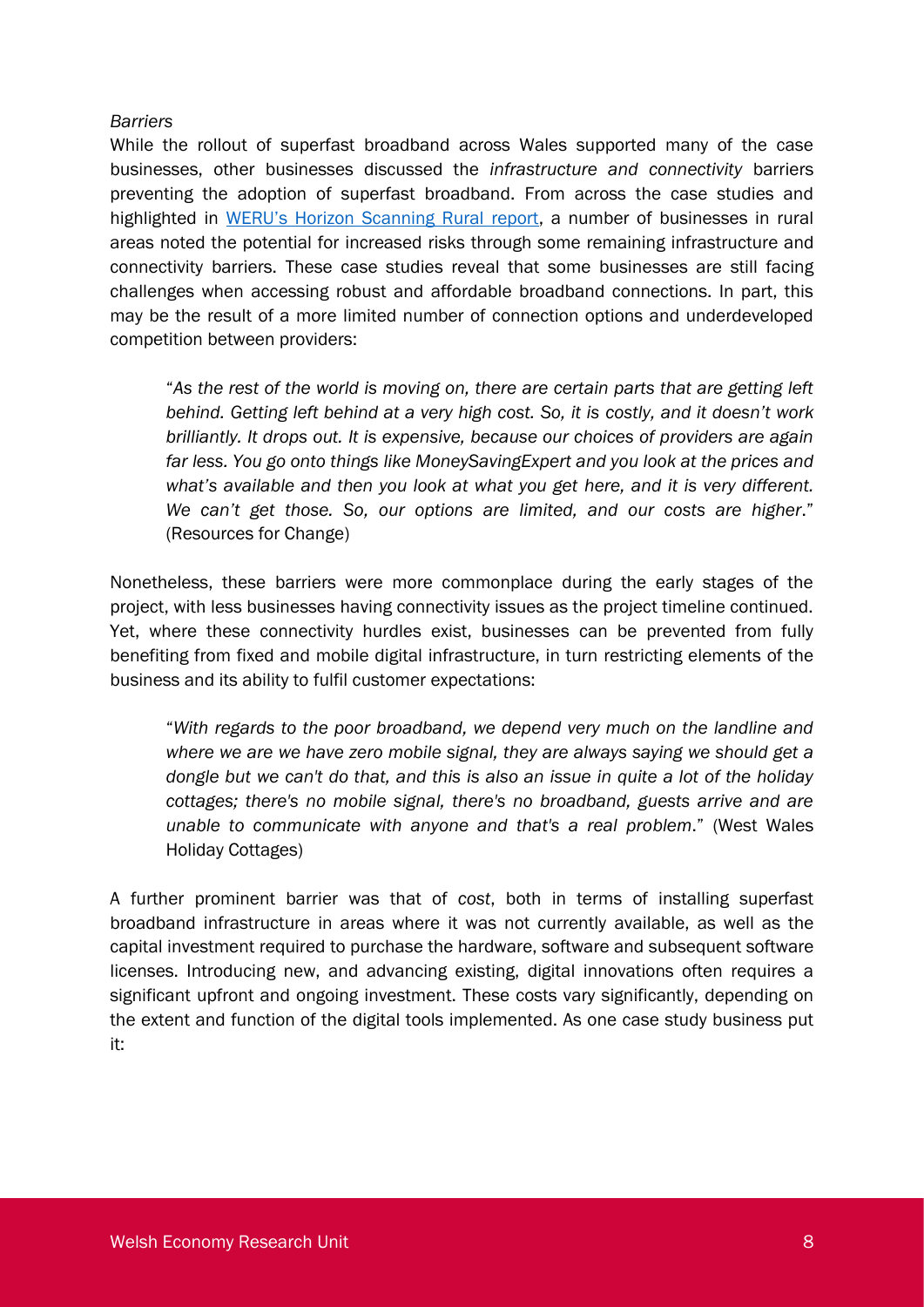*"We are spending upwards of £50,000 because, this year, we've added Field View. This is the site managers' tablets to do all their documentation remotely. Adding that up and probably being conservative, I would say it's close to £50,000, which is, again, a big sum of money and that's an annual renewal that we're paying at different times. Spread over the year, it's nearly £1,000 a week for various licences."* (Wynne Construction)

While digitalisation can involve significant upfront costs, for example when investments in new hardware is required, other important changes such as the adoption of Cloud services and other software is increasingly available on a subscription basis. These ongoing financial commitments were noted by a number of users:

*"It's keeping up with technology as well, investing heavily and having the unfortunate job of throwing old equipment away when you think they're very good and buying new."* (Zip Clip)

Businesses range from micro businesses of one to ten employees, small businesses of ten to 50, to medium businesses of 50 up to 250 employees. These different businesses have varying capacities and resources when it comes to implementing digital technologies. For smaller businesses these upfront and ongoing costs are not always a feasible option. Alternatively, investment may need to be delayed or implemented over a prolonged period to mitigate the upfront costs.

Moreover, to amend the current approaches and implement digital alternatives or advancements then a *level of ICT expertise* is required for the business and its workers. For the case study businesses this required investment in time, resources and skills. However, not all businesses were equally placed to access these requirements, creating further divisions between businesses. One of these differences is access to ICT and digital skills, with spatial differences being noted. More rural areas highlighted restrictions based on their location when seeking to attract the necessary talent needed to enact changes in the business:

"*Certainly, for us in this part of the world, it's very, very difficult to find the skills and expertise required and in truth that's probably true outside of any large urban environment and even in some urban environments. You need things that are well implemented, work well and aren't going to break down and that's much, much harder than people think. It's the same as in any industry but it's very easy to sing the praises of technology and the opportunities they provide but just in the way that a good builder is a good builder and bad builder is a bad builder, the same is true of those who provide services within the tech sector."* (Rhiannon Cyf)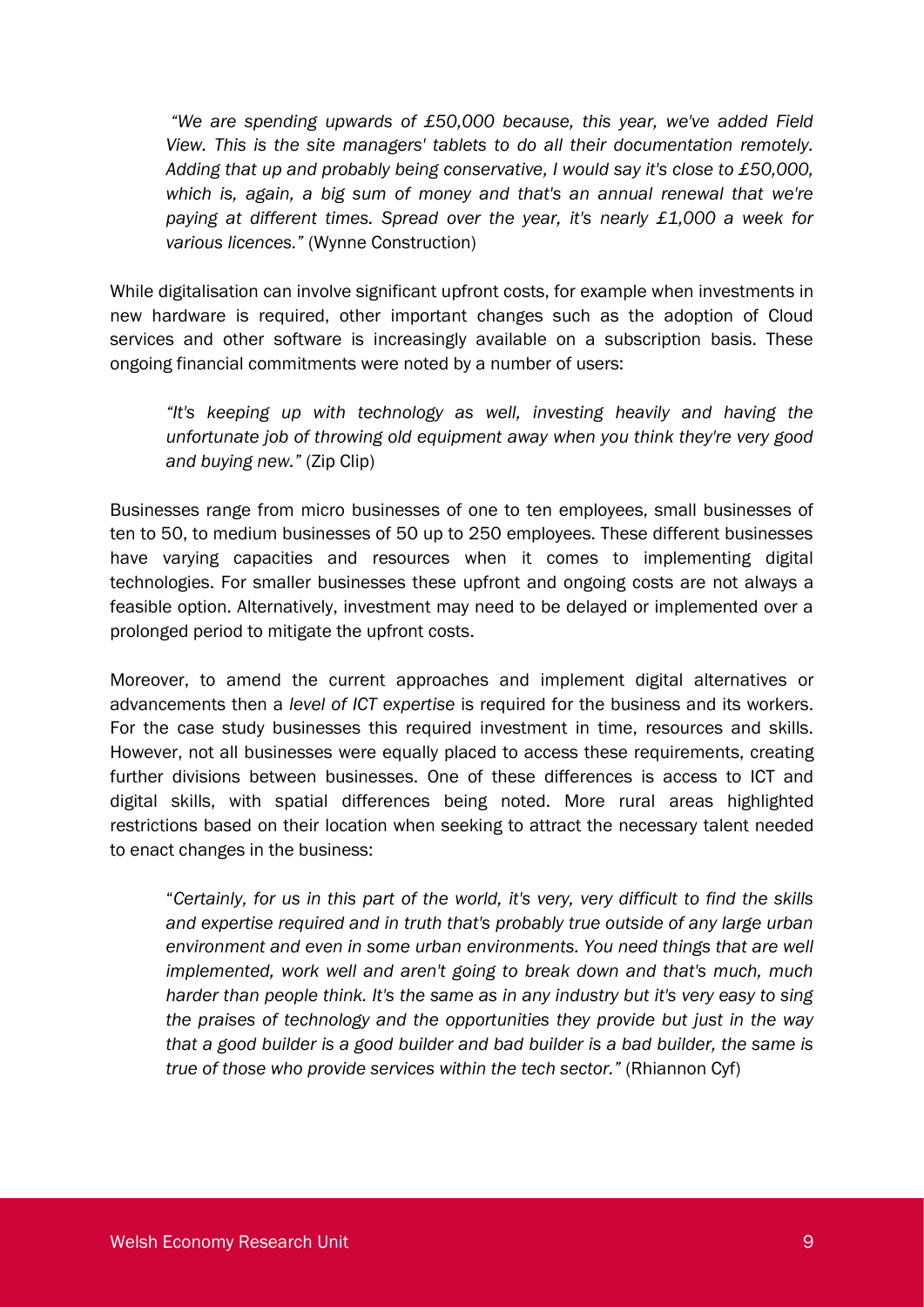A further skill-based hurdle is the differences in knowledge, confidence and access to resources for different segments of the population. In particular, the older generation noted more concerns about replacing existing processes with digital alternatives. These concerns were based on a reduced familiarity with digital technologies and greater concerns about the potential risks surrounding data security:

*"I have lost a lot of data because of hiccups and problems associated with how computers work when you're working online. It would be very useful to us older people to feel confident that we're secure in what we're doing. It's very important for that, and when I talk with other elderly people that seems central to how they feel things are. The younger people are much savvier, having had computers at school, to be able to do these things without thinking. The older people, we need to think before we do anything."* (White Room Gallery)

Barriers can also exist outside of the businesses' control, with the ability to implement digital solutions being restricted by the digital maturity and resources of businesses along the supply chain. Responding to these barriers, businesses discuss ways of overcoming these hurdles, including providing training and resources to support the digitalisation of businesses along the supply chain:

*"Yes, because we've had to train our supply chain, we have to train them in the digital technologies so that they can work collaboratively with us, they can use the collaborative software, they can do BIM, they can model in 3D and 4D. We've actually been training them. We run a series of supply-chain workshops where we're training them. They're also then having to invest in digital technologies to be able to use the applications we're using, so there is a cost that's transferable." (Wynne Construction)*

#### *Enablers*

Businesses' utilisation of broadband-enabled digital tools is also supported by a number of factors. A prominent theme is that of *changes to industry expectations* based on advancements made by competitors, rising customer expectations and increasing regulatory demand. In certain sectors the rising expectations can relate to regulatory demands. For example, in construction legislation makes proof of compliance with health and safety principles mandatory for businesses and digital tools offer a way to effectively manage and record adherence to these necessary requirements.

The rising expectations of customers varies depending on whether the business operates as a business-to-business (B2B) or business-to-customer (B2C) enterprise. In both scenarios, customers are frequently expecting access and use of digital tools, whether it be cloud-based storage and retrieval applications or access to high quality broadband in the tourism and accommodation industry: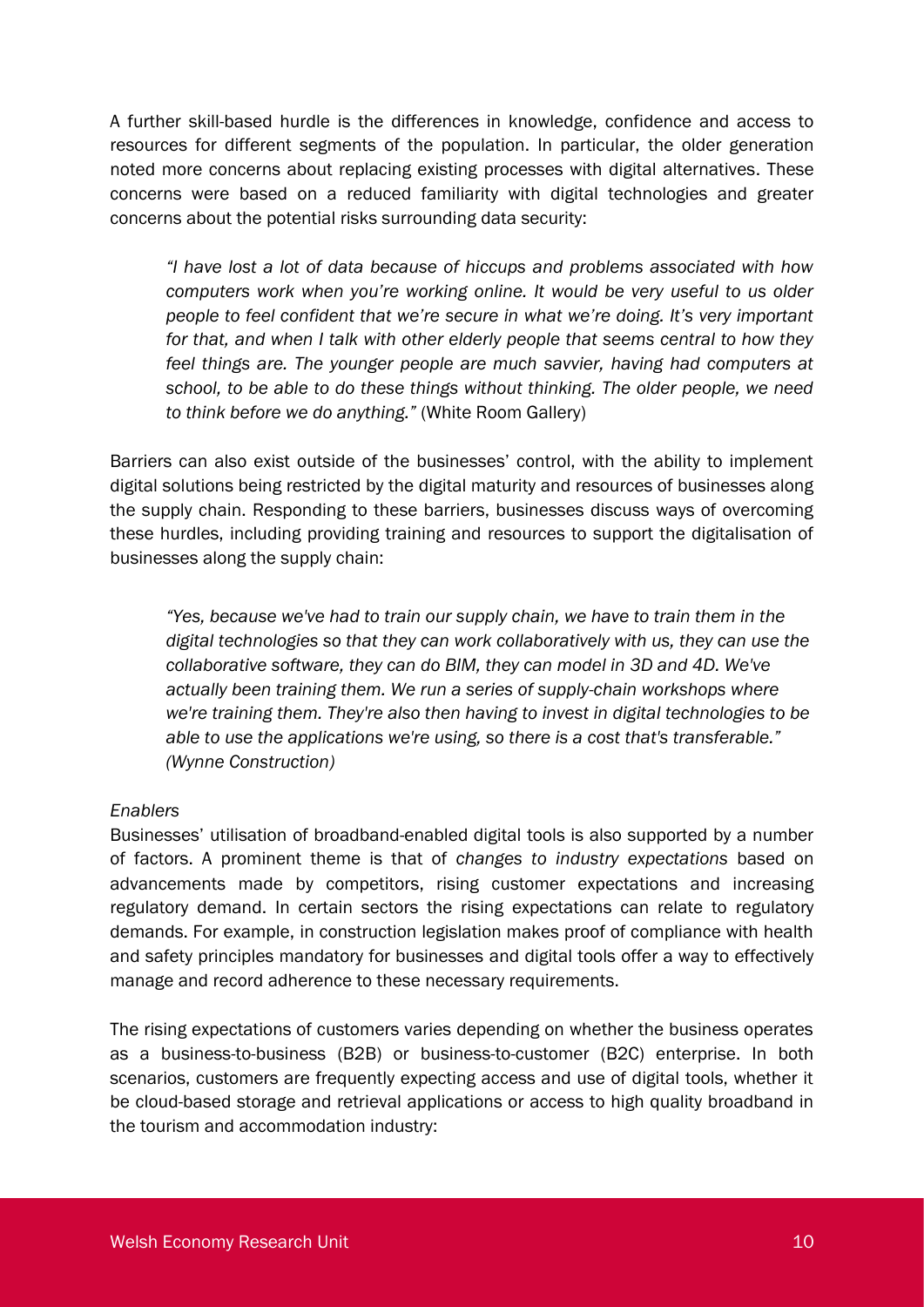*"The expectation that if a customer comes to stay in the hotel these days they may want to stream a TV programme or whatever and you've got to be able to do that, you've got to live up to that expectation somehow so that gives us a competitive edge to other operators in the area*." (The Royal Victoria Hotel)

While access to financial resources, skills and educational supported acted as a barrier for some businesses, the converse can be said for others. Case study businesses discussed the *benefit of external financial and education support*, helping to overcome the access and implementation hurdles. Support came through Welsh Government programmes such as Superfast Cymru and associated grants, plus the support of telecoms providers.

Support was also provided from a series of sector-based activities to develop digital activities. For example, in the creative industries the Clwster programme can provide research and development support to develop new digital applications. For Bomber Studios this allowed them to develop 3D real-time product configurator.

### 5.2. Adoption and use of digital technologies

The second core theme relates to the types of broadband-enabled digital technologies businesses are using and the functions they provide for business operations. There were variations across the case study businesses on the extent that broadband-enabled technologies were used to support, or fundamentally alter, the business model. For some businesses, the opportunity to adopt digital technologies have been maximised, replacing traditional processes with digital alternatives:

*"Probably 95% of business is probably remote, so the digital aspect in that sense is hugely important because, Skype, the internet, we are fixed up with cameras here, and the digital boards and all that kind of stuff. So that's a huge part of our business. Without the digital aspect of it we could not function because we are an international business. So, when we go into a business we use online software that's been built for the business."* (Accolade Business Coaching)

However, at the other end of the spectrum, the need for Internet-related activities can be minimal retaining many of the traditional processes and supplementing them where necessary with incremental digital changes: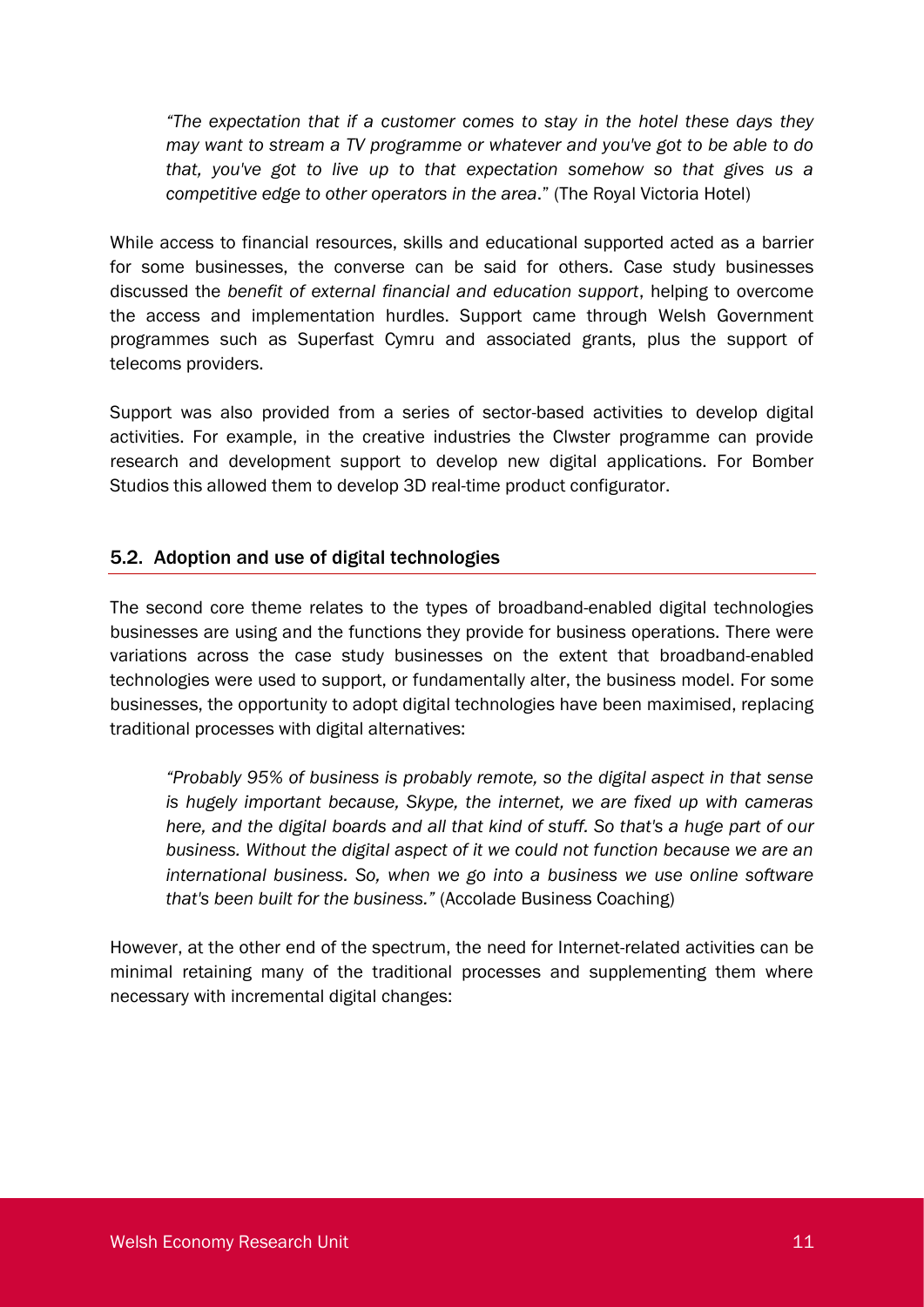*"Maintaining my website. Most enquiries are by email or Facebook message. A few people phone, but by far the majority communicate electronically. I would say, on average, I answer two or three emails from customers a day, seven days a*  week. Facebook messages, well, probably about one or two every couple of *weeks. I do our website myself, so I upload at least once a week and have a major revamp of the website about four times a year."* (Trail Rides Wales)

As such, differences also occur in relation to whether the use of technologies lead to gradual changes or innovations in the business or more transformative advancements. More commonly, the case study businesses are implementing incremental adaptions, using digital technologies to support or maximise their existing business operations. These extend across the business model, including internal and external communication, marketing, customer relationship management, human resource management, finance and accounting, purchasing, sales, logistics and marketing.

The information flow diagrams provide further support to the transition that has taken place in our SMEs, with most businesses reporting the use of digital in each of their major business processes. These businesses processes include business management, accounting and finance, marketing, sales and purchases, interactions with suppliers and customers, and delivery. While there are important differences between sectors and services or products, the majority of businesses recognised the transition they were undertaking toward greater digital diffusion. The main areas yet to be fully digitised relate to customer interactions and product delivery. In part, this was because the businesses wanted to retain the personalised and face-to-face interactions, implementing digital solutions to support rather than replace these interpersonal connections.

Internal and external communication are among one of the most cited uses by the case study businesses, whereby employees use digital tools to support the sharing of information, data and appliances within the company. Cloud based storage applications, such as DropBox, OneDrive, Google Drive, File Transfer Protocol and the iCloud are among the most popular applications used by the case study businesses. Using these cloud-based tools, employees and clients are able to store and share files in real time:

*"Everything is in the cloud. All our emails, all of our work tracking system, all of our HR systems, our accounting systems, everything is in the cloud. It is all accessed by our browser and all of our systems management, remote systems management for clients, all of that infrastructure exists on the internet"* (DevOps Guys)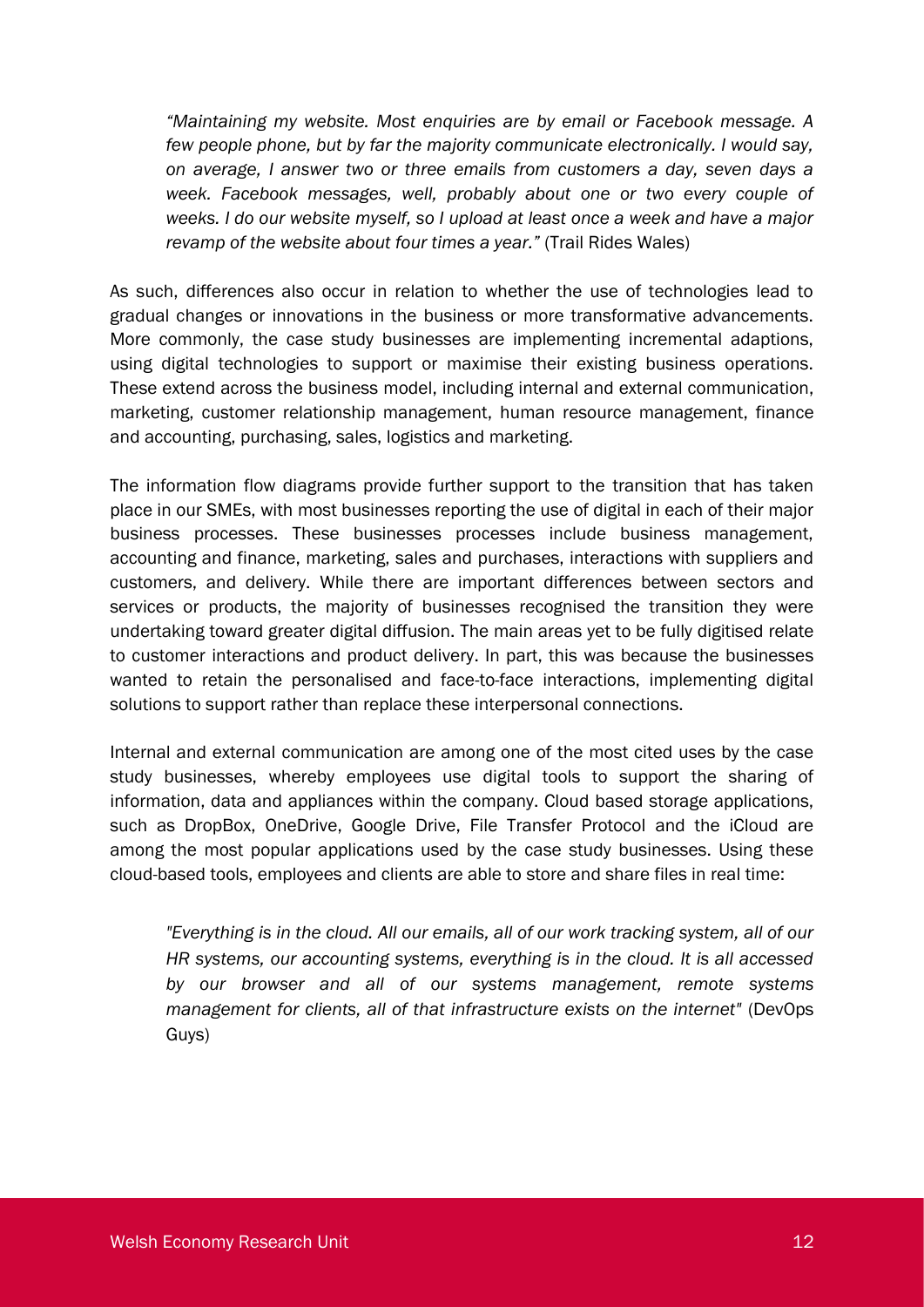When exchanging information, a number of text-based, audio and video communication devices are also used. WhatsApp is becoming an increasingly popular free communication tool, allowing for real time interaction between team members. For both internal and external video calls Zoom and Skype for Business were among the most utilised applications, allowing for meetings to take place virtually. These video communication tools allow employees, clients and suppliers to interact remotely. A further broadband-enabled communication tool that supports many of the aspects of the business is that of Cloud telephony. Increasingly businesses replaced traditional landlines with a Cloud-based alternative, namely Voice-over-Internet Protocol (VoIP). The switch provides cost benefits and provides a number of additional features, including transference of calls:

*"Yesterday we went live with a VoIP telephone system, so again it sounds simple, but the functionality to be able to transfer a call to a mobile phone is now available to us, so coming back to the customer relationships, if someone wants to speak to a salesperson, they've rung their direct line or whatever it is, we can patch it straight through to their mobile."* (D&G Office Interiors)

Other incremental adoptions centre around the back office processes, such as human resource management, accounting and project management tools. Businesses are automating many processes that were previously undertaken manually using broadbandenabled technologies. For example, using a human resource management tool, SAGE, businesses are able to collate employees' time sheets and rotas creating an automated payroll system and digital payslips. Similarly, invoices can be electronically created and disseminated to clients. Again, businesses vary in the extent automation is introduced, with some businesses streamlining existing processes and replacing them with a digitalised alternative:

*"It's called People HR and basically it's like an online HR system. It stores all the employee data and it also enables you to do recruitment on there, performance, meetings, that kind of thing. Everything can be recorded on there; all the documents, all the compliance stuff. So, when someone starts a job, they have to have proof that they can work in the UK. We have to make sure that all documents are on file, that you've got all their key detail, so there's compliance.."* (Mango HR)

Marketing, promotions and sales, particularly through websites and social media are frequently featured. Almost all businesses included in the sample utilised a website and the vast majority used at least one social media platform. Website use varied from dissemination of information to a sales portal for online sales and purchases. These lowcost digital options support the communication of information, promotions and ongoing interaction with customers: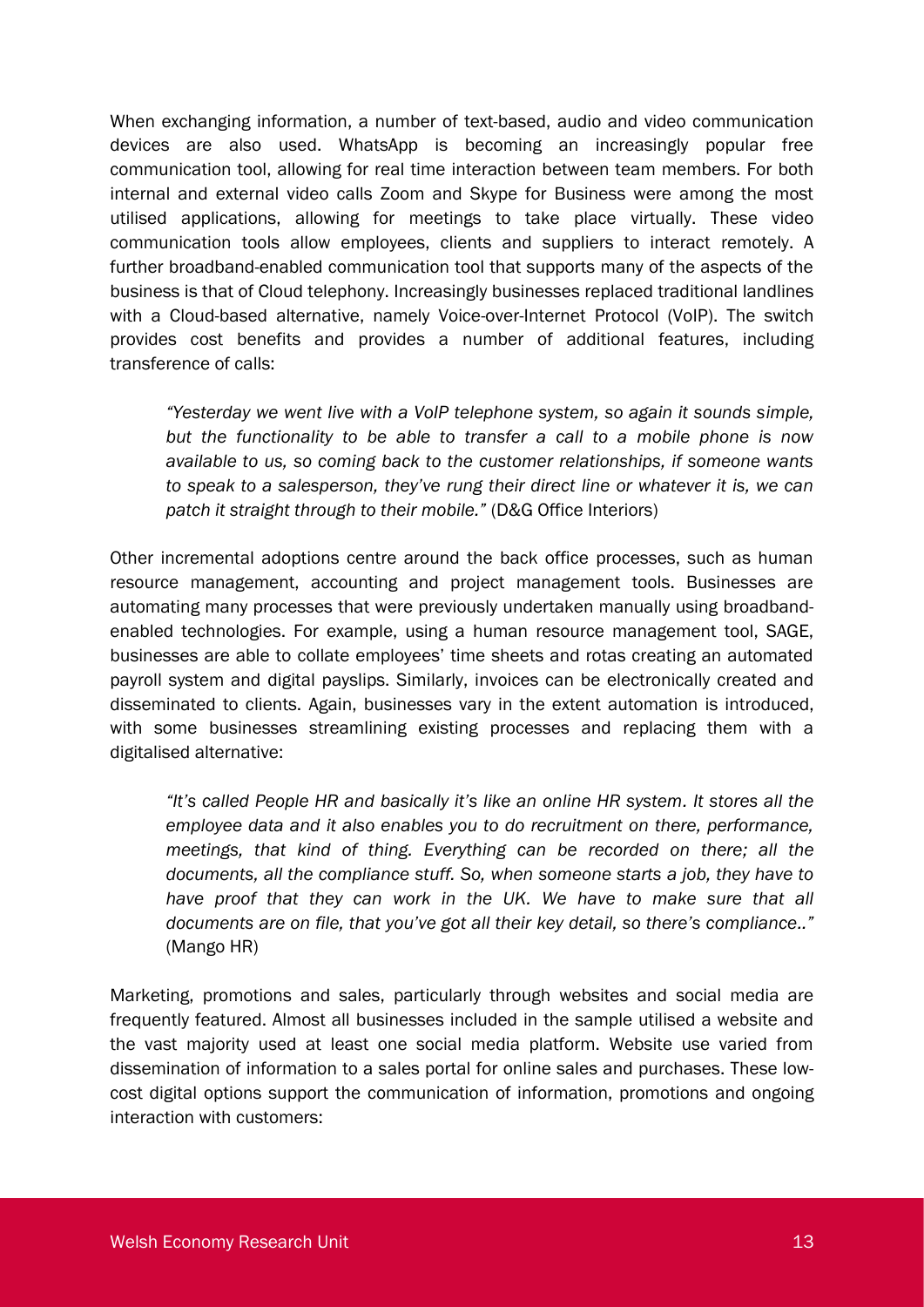*"It's growing, the need of using Twitter, news sharing from the website. We do a lot more use of Twitter, even use of Facebook, LinkedIn. LinkedIn is a great source of making contact with your customer base, particularly overseas."* (Zip Clip)

Businesses are diversifying the social media tools depending on the audience, while Facebook and Instagram are preferred options for B2C interactions, case studies note the benefits of LinkedIn and Twitter for establishing longer term connections within B2B relations. Moreover, the information disseminated through social media varies, with live streaming becoming an increasingly popular tool to share information and interacting with customers in real time.

Incremental digital adoptions also support the everyday operations of businesses. For example, in the service industry, ensuring access to superfast broadband for hotel customers is increasingly become an expected norm. Moreover, other sectors rely on working on sites beyond the business premises. Many of the construction businesses invested in portal tablets to use onsite, allowing workers to collect and relay necessary information away from the office:

*"There's technicians that go onsite and test material, taking temperatures, checking compaction and densities of the asphalt that's laid. There's an industry*  app for putting an iPad on a paver that lays asphalt material and that will take all *that data without the need for a technician to be on site."* (Celtest)

However, some of the businesses are also adopting more advanced and transformative digital tools, including artificial intelligence (AI) and 3D printing. Linked to the barriers section above, these tools can come with a high price tag and tend to be sector specific. Cloud Genius discussed the cost implications of AI technology, with a £10,000 entry fee plus additional and ongoing subscription fees. Instead, the business selected elements of AI but with more limited functionality as it was the more financially suitable option. More widely, 3D printing is becoming more accessible, helping to support the product development stages of the business:

*"We utilise, as well, 3D printing, which is great. That's changed things dramatically on making decisions on whether a product is viable or not. When you get a 3D in your hand and you can use it, it's great."* (Zip Clip)

In the construction sector, in-house 3D modelling and design is becoming an industry expectation:

*"Everything in construction at the moment is BIM, BIM, BIM: "Are you BIM ready? Are you using BIM?"* (Hazelwood Carpentry)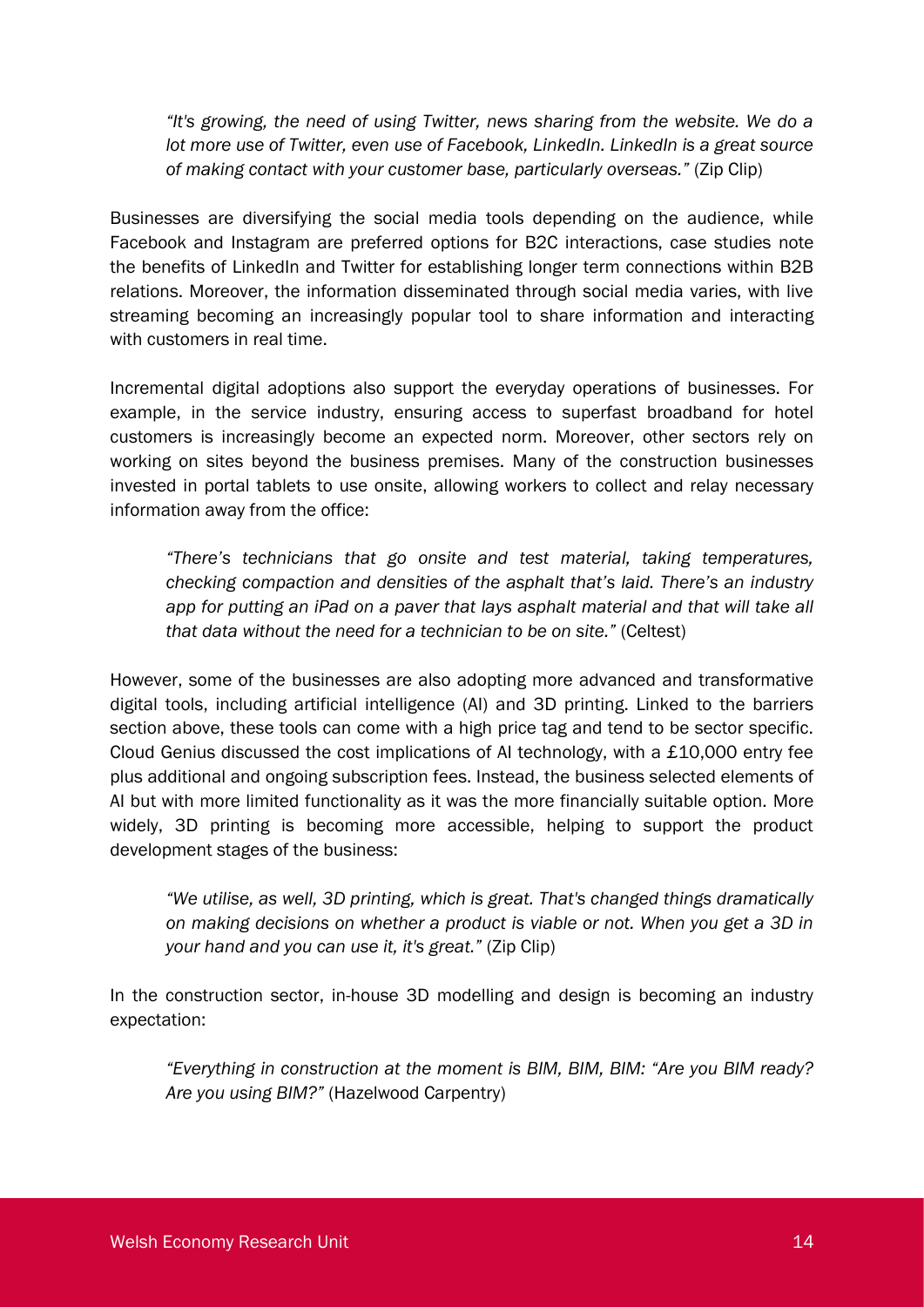Building information modelling (BIM) is already mandatory for Welsh Government funded projects and quickly becoming a necessity when tendering for work. Using BIM, 3D models can be shared with other team members working on projects simultaneously. The tool allows for the storage and retrieval of information that can be accessed throughout the construction and operation stages of the project and stored for future accountability and transparency:

*"We've adopted quite a lot of digital technologies. We are now accredited to BIM Level 2. We're now working to our next level of accreditation. That's all about digital construction. It's all about digital drawings and about all the information that sits behind it. It interweaves the whole project."* (Wynne Construction)

Nonetheless, implementing BIM can be difficult for some construction businesses, linked again to the overheads and skills needed for its successful implementation. F.P. Hurley and Sons Ltd estimated that the cost of a one-year subscription to BIM is over £3,000 per annum, with an additional £1,000 for every additional employee using the application. This is following the upfront investment in sufficiently powerful hardware, costing around £2,000 per person for the computer, plus the additional cost of requiring two screens to read the quantity of the data.

### 5.3. Outcomes

The final theme explores the outcomes businesses, workers and regions achieve after implementing broadband-enabled digital technologies. Given the case studies predominately explored business-related implications the bulk of the benefits will focus on business performance outcomes. However, further implications for workers and spatial outcomes were also highlighted in the case studies and will follow in brief.

#### *Business Performance*

One of the most commonly cited business performance benefits from across the case studies related to cost and time efficiencies. The adoption of digital technologies has allowed the businesses to cut costs elsewhere reduce the amount of time needed to undertake traditional processes undertake tasks in-house that they had previously outsourced to third-parties and reduced the need to travel to submit information. An example of these savings was noted by Celtest, when outlining the time savings generated from adopting electronic tablets to allow site technicians to input data on site. It was estimated that at least two minutes was saved per test report conducted. During 2017, 65,000 test reports were produced, based on these calculations it is estimated that at least 42 hours is saved by week by replacing the manual method with the digital and automated alternative. One additional example is the reduction in download times, allowing processes that might have taken a working day to be vastly reduced: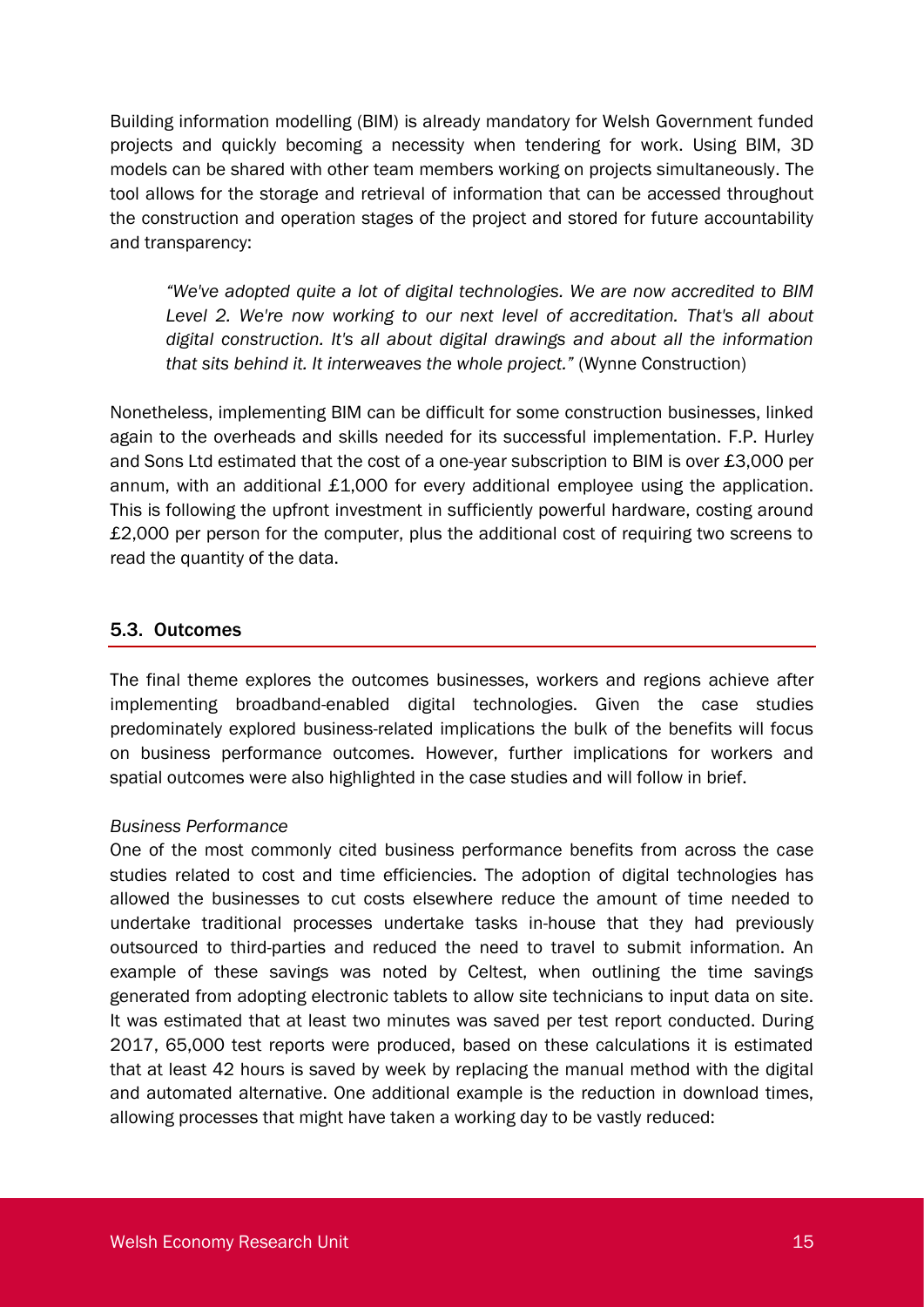*"The time required for uploading has gone from 10 to 24 hours to two to three hours. That allows that computer to do other tasks and then be more efficient."* (AOTV)

Even when the direct savings are hard to calculate the improvements in productivity and efficiency are invaluable for many of the businesses. However, for some businesses these benefits are not instant and can take time to materialise:

*"If anything, the nominal cost is slightly higher, but in terms of your productivity and efficiency it's a huge boost. Obviously, it takes a while for you to make the most of those, you can't expect to just suddenly go onto superfast and overnight, reap all the benefits. But if you are taking a twelve month view or twenty-four month or three or over five years, it gives you a vast new range of possibilities and it allows you to implement things that you just couldn't have implemented before which are performance-enhancing for the business. I cannot stress how important it is for pretty much any business."* (Rhiannon Cyf)

These benefits also meant that businesses could extend their market reach as well as the radius in which they could attract workers. The additional flexibility attained from removing the need to travel or be positioned locally to clients, allowing for opportunities that would not have been accessible. Time and costs needed to travel for work are also reduced:

*"Training and supporting our clients via TeamViewer saves on fuel costs, and both team and client travel time. We are also able to run sessions in the evening, which works better for clients in a rural area who do not want to travel on winding and remote roads at night. Typically, our clients live anywhere between four to 20 miles away from the hub. Assuming a mileage rate of £0.45 per mile, that can represent savings, on each round trip, in the range of £3.60 to £18.00, plus the opportunity cost of time lost while driving."* (Menter Berllan)

Increased competitive advantage was noted by businesses as a further benefit of digital improvement across all sectors. One way this was achieved was through improvements to the customer experience. In addition to benefiting the business, the digital adoptions can allow for greater flexibility for the customer, help to boost sales and strengthen the twoway relationships between customers and businesses. In addition, construction businesses implementing BIM outline the competitive advantage provided during the tendering process. The businesses were able to bid for a greater number of public sector contracts, as well as offer a more secure and efficient process of modelling and construction than their competitors. For hospitality and tourism, having access to superfast broadband has become an expectation as opposed to benefit for visitors.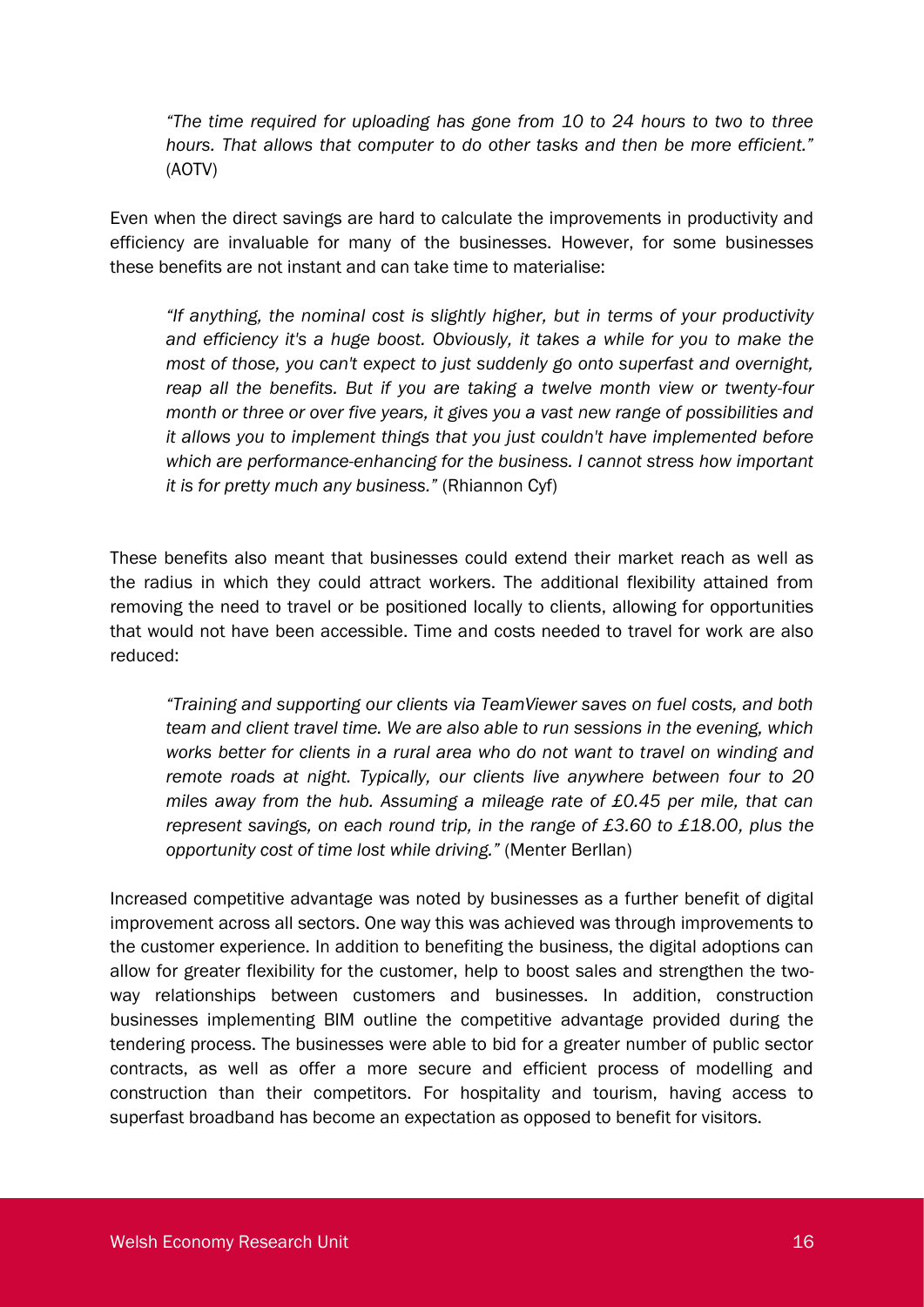Additionally, the transparency of business operations is improved. This is linked to both adhering to regulatory demands and customer experience. By using digital applications to store and disseminate information, customers can observe that the processes have been completed to a high standard and also helps to identify fair practice:

*"The company director is currently developing a website that is going to be a transparent tool for clients to log-in and see the ongoing costs of their projects. It will show the value of the project, the amount that's been approved. Clients will be able to approve quotes, which then kick starts the whole process."* (Carreg Construction)

Using the Cloud to store data also helps to secure and backup business and customer data, helping to remove the likelihood of lost files while also reducing the time taken to retrieve the information contained in the files:

*"All our customer data is online. We do have hard copies, RAID arrays of customers' videos, which are kept offsite. One of the benefits of superfast broadband, I use a system called CrashPlan to back up everything on my Mac, and that costs around £5 a month."* (AOTV)

Together these benefits support the business by improving the likelihood of business growth, extending the market reach and allowing for advancements in the businesses' portfolio.

#### *Labour market*

The adoption of broadband-enabled digital tools can also lead to benefits for workers. A commonly cited benefit is the more flexible working environments, particularly when tasks can be completed outside of the workplace. By working remotely workers are able to navigate existing commitments and remove the time and costs associated with commuting to a central premises and meetings. As such, these advancements can help to support a work-life balance:

*"We're a very family-friendly company and I know that the bosses are very keen that we have that work-life balance. The increased use of broadband enabled digital technologies has allowed us to get more of a work-life balance."* (Hazelwood Carpentry)

Additionally, employees can access online training that can be delivered professionally and efficiently. This allows the workforce to boost their existing skillset while reducing some of the time and costs associated with in-person training. Two-way information channels can also be established, helping to support communication and the development of interpersonal relationships with staff by using digital tools: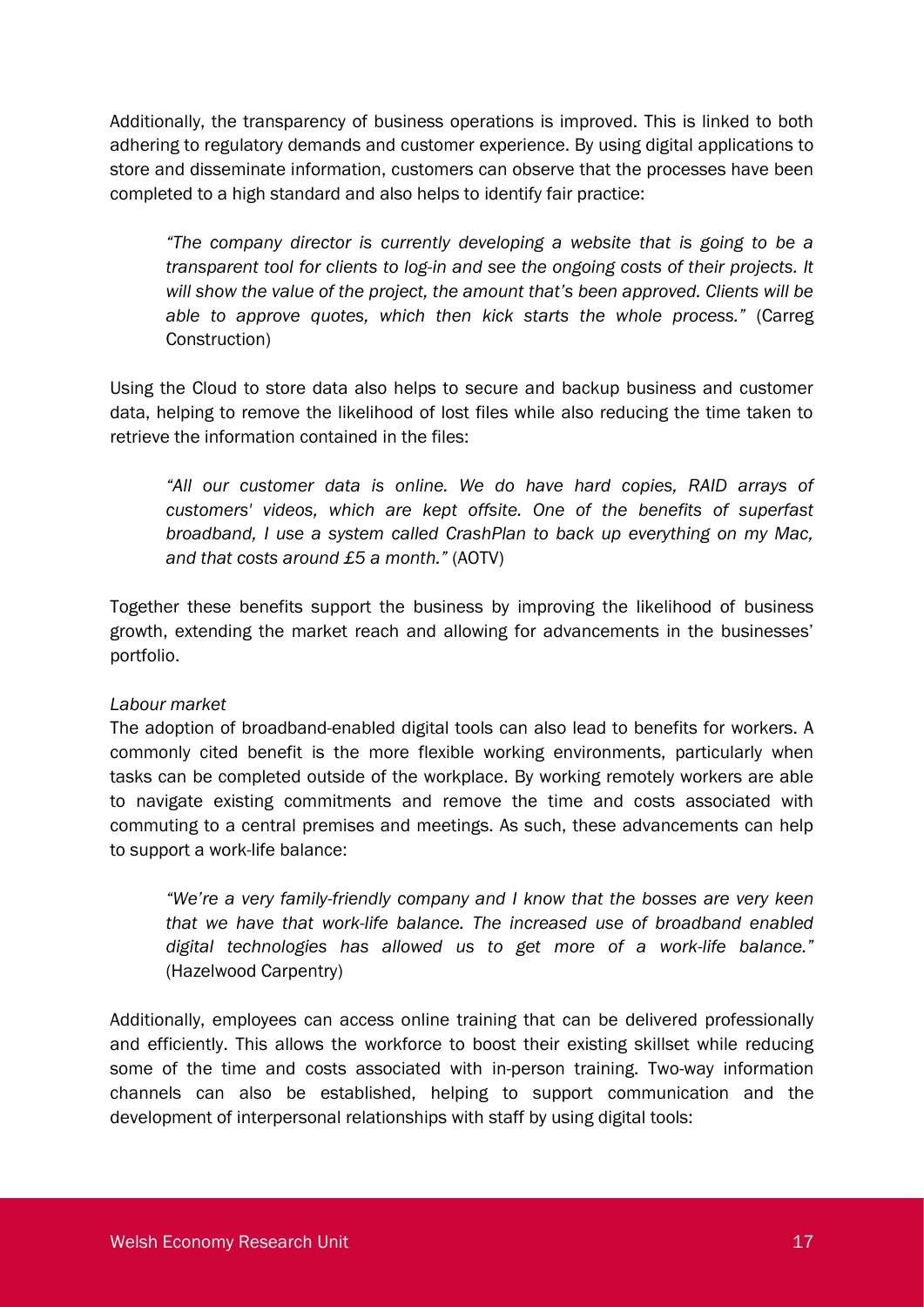*"When you've got a hundred staff, who are all on different contracts and we're not all in one place, you tend to lose the personal nature of just running one site. So, communication with staff and keeping them informed of developments and opportunities is important*." (Little Inspirations)

#### *Regional*

The advancements in online digital technologies also has regional implications. The ability to work remotely allows businesses to locate themselves in one area and maximise the skills, resources and customer base located elsewhere. As a result, businesses discuss the choice of locating themselves in Wales while extending their customer reach internationally:

*"People love Wales. people in Wales really want to understand the power of their trading as a Welsh person. That's so overlooked, for such a small country, we really have created a landmark in people's awareness in the country that we consider to be just too big to get into. I say to everybody that I speak to in Wales, there's no such thing as a local business. Everything is international, just adopt the digital aspect of potential into your business and you'll become an international business regardless of what you are doing."* (Accolade Executive Business Coaching)

For Accolade Executive Business Coaching digital developments allowed the business to operate almost 95% of its processes online, while maximising on Wales' reputation abroad to help brand and support the marketing of the training business. Similar benefits are also discussed by rural businesses when discussing the decision to relocate from urban areas. While for many businesses it was important to retain the physical proximity of other similar businesses, other online businesses note the connections that can be created and strengthened using online tools.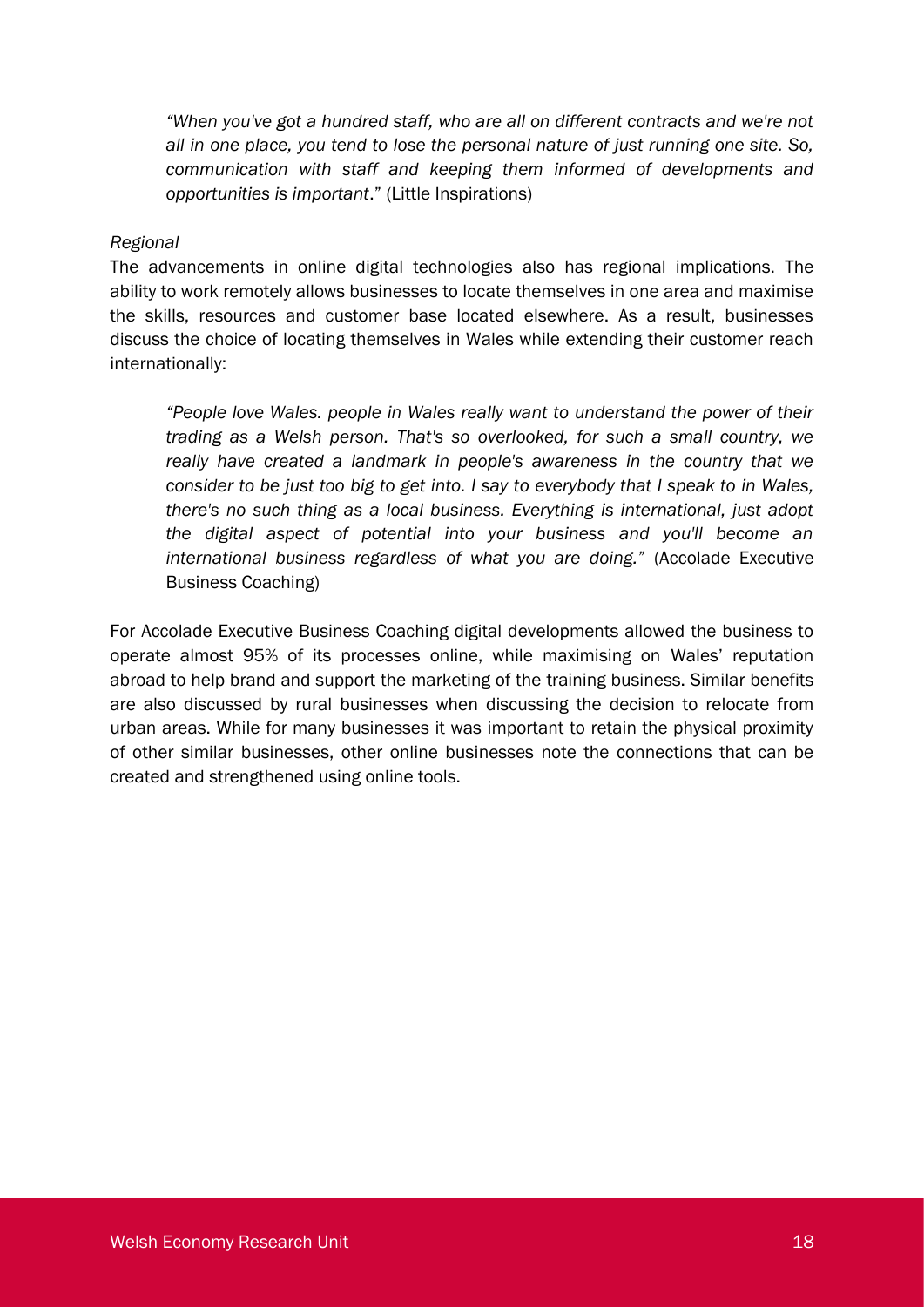## 6.Conclusion and implications for policy

The findings are divided into three key themes. First, the antecedents enabling or restricting businesses' adoption of digital technologies. The barriers relate primarily to costs, infrastructure availability, and access to skilled employees. The enablers pinpoint the variations based on industry and customers' expectations, as well as accessing financial support and training. Second, the digital tools being employed and the functions they provide in the business. Most businesses included in the sample undertook incremental adoptions, updating their front and back of house businesses processes with a variety of digital tools. However, increasingly more advanced and transformative digital tools are being adopted. Finally, the outcomes show how implementing broadbandenabled technologies for the businesses, workers can benefit the regional economy more widely. The business performance benefits stem from reductions in time and overheads needed to perform everyday practices, improvements in the customer experience, increased functionality, heightened transparency and improvements to data security. Benefits are also available to workers, including enhanced flexibility and more readily available training. The advancements also meant that businesses could relocate their operations and benefit from national and international markets, skills and resources. Together, the themes identify the changes brought by employing digital alternatives and outlines the ways that businesses have predominately benefited from these developments.

Yet, the adoption of digital technologies does not provide catchall uses and implications for all case studies. A number of overarching differences also emerge across the case study businesses. While some businesses were developing high levels of digital maturity others are retaining largely offline and traditional business models. In part this is dependent on the size, sector and location of the business. Smaller businesses face greater barriers in terms of implementing digital solutions, largely due to the upfront costs in capital and time. Nonetheless, when these businesses invest heavily in digital tools the outcomes can be stark, transforming the business model and providing opportunities that a business of its size would not otherwise be access.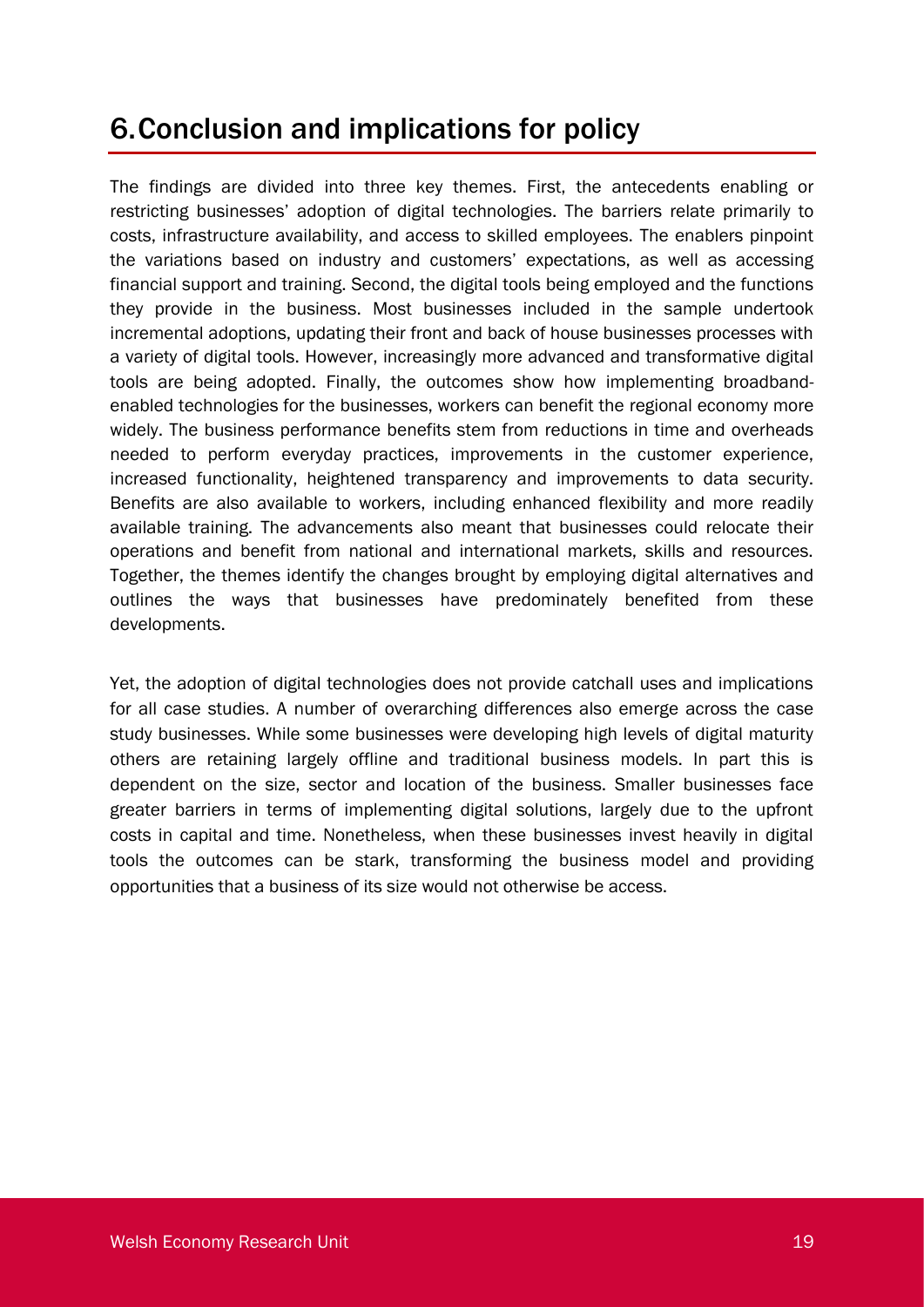The sector is also an important factor. The uses of digital technologies and the available outcomes vary from sector to sector. In IT and many other business and professional services businesses digitalisation has been long established, with advancements in digital tools augmenting existing online processes. For construction and production, industry standards are pushing for digital developments, encouraging businesses to adapt and respond to customer and regulatory demands. In contrast, other sectors such as retail and hospitality are less digitally mature, retaining an emphasis on traditional and offline processes while selecting digital tools that support these traditional processes. The urban-rural differences also emerge from the case studies, with digital developments providing both opportunities and restrictions for rural business.

Given these findings a number of policy implications emerge<sup>1</sup>:

### *1. Adapt future SME advisory support for digital to focus on targeted sector and locational business needs*

The case study findings suggest that there may be a need to consider whether the current 'blanket approach' to SME digital adoption is appropriate in Wales. These findings and that of the wider research highlight important differences in levels of digital maturity, as well as connectivity challenges. This implies that any future business advisory support may need to be more targeted at particular sectors and policy agendas. Examples here might include developing specific digital business support for the foundational economy sector, or particular rural sectors. In developing such support greater specialism may be required in advisory staffing.

### *2. Establish monitoring capability to ensure that future digital threats and opportunities are identified in a timely manner*

The case studies also highlight the transitionary nature of digitalisation in the Welsh economy. In particular, the repeat case studies show that developments were occurring over time, with businesses predominately becoming more digital and looking for ways to overcome any pre-existing implementation hurdles. This highlights the need for policy in Wales to focus on understanding and examining the future trends and signals. This may help to ensure that policy adapts and helps to ensure that Wales is able to respond accordingly. While a technology focus to such capacity will be important, examining how wider political, social, environmental, health factors might shape future digital policy will be important.

<sup>1</sup> These should be read in conjunction with the recommendations provided in the [Horizon Scanning Synthesis\)](https://www.cardiff.ac.uk/__data/assets/pdf_file/0006/2024997/Horizon-Scanning-Synthesis-Report-v2-final.pdf).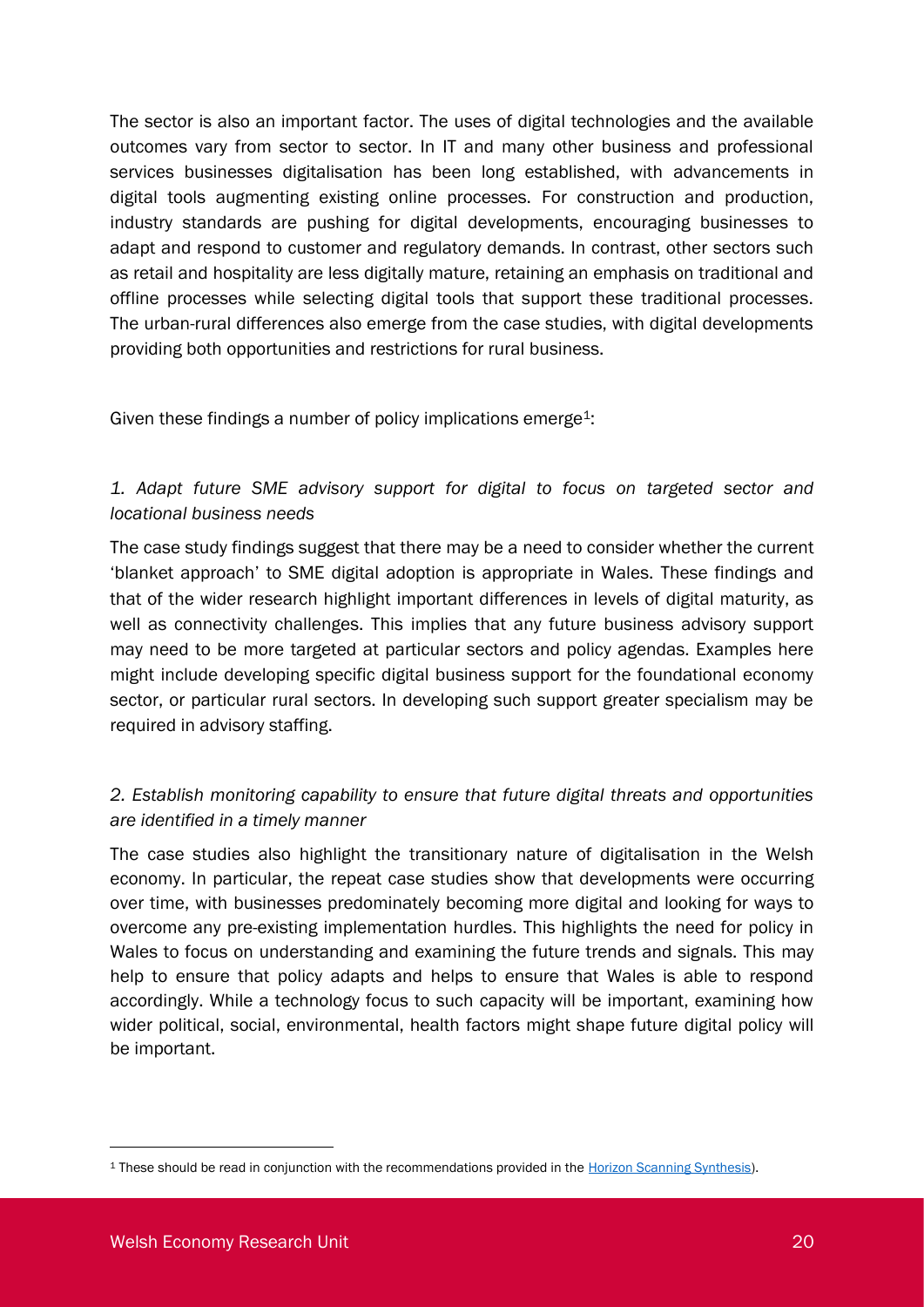### *3. Ensure that digital business support is capable of being delivered seamlessly through online and offline mechanisms*

While the case studies were undertaken prior to the outbreak of coronavirus and the greater moves towards working from home and online service provision, they did reveal that businesses were making growing use of online services across their business processes. Many businesses, however, reported continued importance of face-to-face interactions in their sectors (See for example the Recycle Scooters case). Looking to the future when the coronavirus pandemic's impacts ease, it will be important that greater consideration is given to developing business support channels, with greater attention given to a 'blended' service model, whereby the online, digital support provision is strengthened and capable of providing a similarly high quality service, relative to face-toface workshops. This will help to not only support operational resilience of SMEs, but also in the policy process itself.

### *4. Consider co-learning digital skills as a mechanism that could be implemented through policy action.*

Here the case studies note how sectoral supply chains can aid the adoption of digital technologies. Important generational differences are identified with the younger population tending to be more confident and experienced in using digital tools, compared to the older generation. These older groups would benefit from bespoke training, tailored to meet their specific needs, including a focus on data security. Additionally, businesses may benefit from the sharing of good practice and different approaches for overcoming these hurdles. For example, a number of case study businesses overcome the differences in the workforce's capabilities by pairing up more digitally savvy employees with those needing more support to adapt. These small-scale changes can help to support the transition toward greater digitalisation.

### *5. Consider how Welsh Government's emerging 'policy mix' of digital programmes and initiatives can best be aligned to meet the needs of business in Wales*

The case studies highlight that businesses have multiple challenges with respect to digital, including adapting their business model to digitisation, but also their staffing, and preferences and ability to access public services (digital and non-digital). The Welsh Government Brown Review<sup>2</sup> sets out a policy agenda to develop and support a broad range of digital activities across Wales (and via its partners). This has the potential to create new forms of support for business, but also add to the complexity of the policy mix for digital business in Wales, and will call for better integration of policy measures, including linkages between business support, innovation and skills initiatives. This will help to ensure that the digital policy mix promotes good practices and knowledge flow across Welsh Government department and institutional boundaries.

<sup>2</sup> <https://gov.wales/review-digital-innovation-final-report>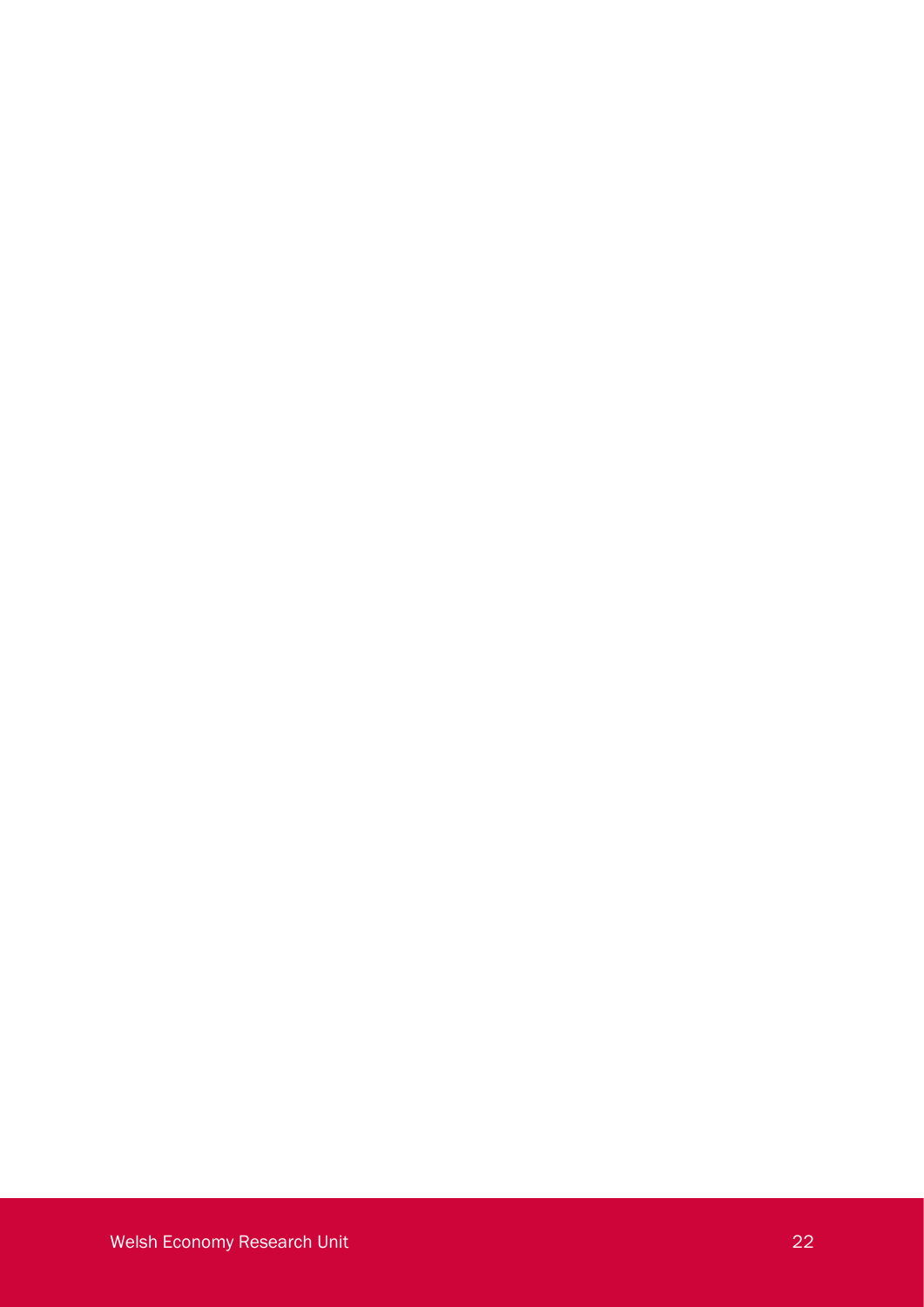| Company name                       | <b>Broad industrial sector</b>            | Size   | <b>Registered office</b><br>local authority | Location |
|------------------------------------|-------------------------------------------|--------|---------------------------------------------|----------|
| Cloud Genius Ltd                   | Information and Communication             | Micro  | Carmarthenshire                             | Rural    |
| Method4 Ltd                        | Information and Communication             | Small  | Cardiff                                     | Urban    |
| <b>Recycle Scooters</b>            | Retail, Wholesale and Transport           | Micro  | Rhondda Cynon Taf                           | Urban    |
| Menter Berllan                     | <b>Business and Professional Services</b> | Micro  | Powys                                       | Rural    |
| Sean Carr Lining Technology        | Construction                              | Small  | Conwy                                       | Urban    |
| <b>NLS Solicitors</b>              | <b>Business and Professional Services</b> | Small  | Cardiff                                     | Urban    |
| <b>DevOpsGroup</b>                 | Information and Communication             | Medium | Cardiff                                     | Urban    |
| <b>Bursali Towels</b>              | Retail, Wholesale and Transport           | Micro  | Rhondda Cynon Taf                           | Urban    |
| D&G Office Interiors Ltd.          | Retail, Wholesale and Transport           | Small  | Cardiff                                     | Urban    |
| The Royal Victoria Hotel           | <b>Accommodation and Food Services</b>    | Medium | Gwynedd                                     | Rural    |
| Rhiannon Cyf                       | Production                                | Small  | Ceredigion                                  | Rural    |
| West Wales Holidays                | Accommodation and Food Services           | Micro  | Ceredigion                                  | Rural    |
| Cefn Cae'r Ferch Farm              | Production                                | Micro  | Gwynedd                                     | Rural    |
| Mango HR                           | <b>Business and Professional Services</b> | Micro  | Monmouthshire                               | Urban    |
| Zip-Clip Ltd                       | Production                                | Small  | Powys                                       | Rural    |
| <b>Pitton Cross Campsite</b>       | Accommodation and Food Services           | Micro  | Swansea                                     | Rural    |
| <b>Mona Tractors</b>               | Retail, Wholesale and Transport           | Small  | Gwynedd                                     | Rural    |
| D&S Photographic Services          | <b>Business and Professional Services</b> | Micro  | Wrexham                                     | Rural    |
| <b>AOTV</b>                        | Information and Communication             | Micro  | Cardiff                                     | Urban    |
| Arad Research                      | <b>Business and Professional Services</b> | Micro  | Cardiff                                     | Urban    |
| Celtest                            | Construction                              | Medium | Gwynedd                                     | Rural    |
| Melin Tregwynt                     | Production                                | Small  | Pembrokeshire                               | Rural    |
| <b>Trail Rides Wales</b>           | Retail, Wholesale and Transport           | Micro  | Ceredigion                                  | Rural    |
| The White Room at Harlech Pottery  | Retail, Wholesale and Transport           | Micro  | Gwynedd                                     | Rural    |
| Little Inspirations                | <b>Business and Professional Services</b> | Medium | Rhondda Cynon Taf                           | Urban    |
| Resources for Change (R4C)         | <b>Business and Professional Services</b> | Micro  | Powys                                       | Rural    |
| Myddfai Trading Company            | Production                                | Micro  | Carmarthenshire                             | Rural    |
| F.P.Hurley & Sons Ltd              | Construction                              | Medium | <b>Bridgend</b>                             | Urban    |
| Diack Ltd                          | Construction                              | Small  | Caerphilly                                  | Urban    |
| <b>Carreg Construction</b>         | Construction                              | Small  | Pembrokeshire                               | Urban    |
| <b>Wynne Construction</b>          | Construction                              | Small  | Denbighshire                                | Rural    |
| Hazelwood                          | Construction                              | Small  | Rhondda Cynon Taf                           | Urban    |
| LH Evans                           | Construction                              | Medium | Cardiff                                     | Urban    |
| Sophrology                         | <b>Business and Professional Services</b> | Micro  | Conwy                                       | Rural    |
| <b>Bomper Studio</b>               | Information and Communication             | Small  | Caerphilly                                  | Urban    |
| <b>Accolade Executive Coaching</b> | <b>Business and Professional Services</b> | Micro  | <b>Bridgend</b>                             | Urban    |

#### Table 3 SME case-study details

Note 1: Size definition: Micro 0-9 full-time equivalent employees (FTEs); Small 10-49 FTEs; Medium 50 to 249 employees. Note 2: Location definition uses the 2011 Census rural-urban classification of OAs for England and Wales, Scotland and Northern Ireland.

<https://www.ons.gov.uk/methodology/geography/geographicalproducts/ruralurbanclassifications/2011ruralurbanclassification> (last accessed 19/02/2020)